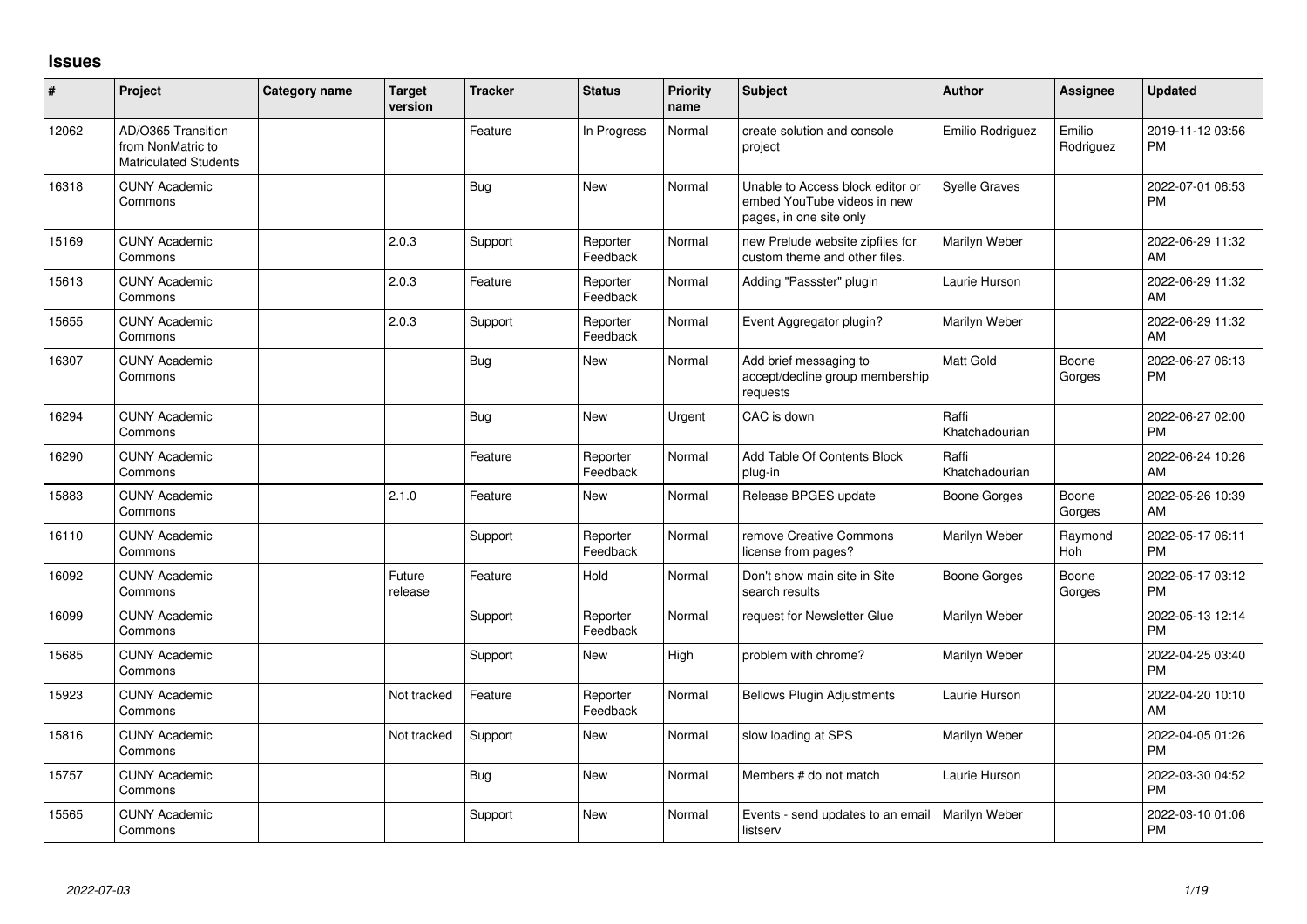| ∦     | Project                         | <b>Category name</b> | <b>Target</b><br>version | <b>Tracker</b> | <b>Status</b>        | <b>Priority</b><br>name | <b>Subject</b>                                                       | <b>Author</b>           | Assignee        | <b>Updated</b>                |
|-------|---------------------------------|----------------------|--------------------------|----------------|----------------------|-------------------------|----------------------------------------------------------------------|-------------------------|-----------------|-------------------------------|
| 15370 | <b>CUNY Academic</b><br>Commons |                      |                          | Support        | Reporter<br>Feedback | Normal                  | All-in-One Event Calendar?                                           | Marilyn Weber           |                 | 2022-02-17 11:03<br>AM        |
| 15176 | <b>CUNY Academic</b><br>Commons |                      | Not tracked              | Support        | Reporter<br>Feedback | Normal                  | Archiving Q Writing & Old<br>Wordpress Sites on the Commons          | Laurie Hurson           |                 | 2022-02-08 10:28<br>AM        |
| 15260 | <b>CUNY Academic</b><br>Commons |                      |                          | Support        | Reporter<br>Feedback | Normal                  | Diacritical markings   European<br><b>Stages</b>                     | Marilyn Weber           |                 | 2022-02-04 08:16<br>AM        |
| 14504 | <b>CUNY Academic</b><br>Commons |                      | Not tracked              | Publicity      | Reporter<br>Feedback | Normal                  | Adding showcases to home page<br>menu                                | Laurie Hurson           | Boone<br>Gorges | 2022-01-19 03:26<br><b>PM</b> |
| 15045 | <b>CUNY Academic</b><br>Commons |                      |                          | Support        | <b>New</b>           | Normal                  | no result for KCeL in the search<br>box on the commons               | Marilyn Weber           |                 | 2021-12-10 11:29<br>AM        |
| 14940 | <b>CUNY Academic</b><br>Commons |                      |                          | <b>Bug</b>     | <b>New</b>           | Normal                  | Discrepancy between Commons<br>profile "sites" and actual # of sites | Laurie Hurson           |                 | 2021-11-08 11:09<br>AM        |
| 14936 | <b>CUNY Academic</b><br>Commons |                      |                          | <b>Bug</b>     | <b>New</b>           | Normal                  | Commons websites blocked by<br>SPS campus network                    | Laurie Hurson           |                 | 2021-11-03 03:57<br><b>PM</b> |
| 14900 | <b>CUNY Academic</b><br>Commons |                      | Not tracked              | Support        | Reporter<br>Feedback | Normal                  | previous theme?                                                      | Marilyn Weber           |                 | 2021-10-25 10:31<br>AM        |
| 14842 | <b>CUNY Academic</b><br>Commons |                      | Not tracked              | Support        | Reporter<br>Feedback | Normal                  | Question about widgets and block<br>editor                           | Gina Cherry             |                 | 2021-10-06 03:01<br><b>PM</b> |
| 14792 | <b>CUNY Academic</b><br>Commons |                      |                          | Bug            | <b>New</b>           | Normal                  | Inconsistent email notifications<br>from gravity forms               | Raffi<br>Khatchadourian |                 | 2021-10-04 01:50<br><b>PM</b> |
| 14784 | <b>CUNY Academic</b><br>Commons |                      |                          | Support        | Reporter<br>Feedback | Normal                  | User report of logo problem when<br>using Customizer theme           | Marilyn Weber           |                 | 2021-09-17 10:25<br>AM        |
| 14629 | <b>CUNY Academic</b><br>Commons |                      | Not tracked              | Bug            | Reporter<br>Feedback | Normal                  | Possible Post Order Bug?                                             | <b>Syelle Graves</b>    |                 | 2021-09-14 10:47<br>AM        |
| 14538 | <b>CUNY Academic</b><br>Commons |                      | Not tracked              | Support        | Reporter<br>Feedback | Normal                  | <b>Weebly To Commons</b>                                             | Laurie Hurson           |                 | 2021-09-14 10:47<br>AM        |
| 14475 | <b>CUNY Academic</b><br>Commons |                      | Not tracked              | Publicity      | <b>New</b>           | Normal                  | <b>OER Showcase Page</b>                                             | Laurie Hurson           | Laurie Hurson   | 2021-09-14 10:46<br>AM        |
| 14394 | <b>CUNY Academic</b><br>Commons |                      | Not tracked              | Feature        | <b>New</b>           | Normal                  | Commons News Site - redesign                                         | scott voth              | scott voth      | 2021-09-14 10:46<br>AM        |
| 13949 | <b>CUNY Academic</b><br>Commons |                      | Not tracked              | Bug            | <b>New</b>           | Normal                  | Continued debugging of runaway<br>MySQL connections                  | Matt Gold               | Boone<br>Gorges | 2021-09-14 10:42<br>AM        |
| 14398 | <b>CUNY Academic</b><br>Commons |                      | Not tracked              | Support        | Reporter<br>Feedback | Normal                  | Events plug-in notification problem                                  | Marilyn Weber           |                 | 2021-05-11 11:21<br>AM        |
| 13912 | <b>CUNY Academic</b><br>Commons |                      | Not tracked              | Feature        | Hold                 | Low                     | posting "missed schedule"                                            | Marilyn Weber           |                 | 2021-02-23 10:46<br>AM        |
| 13286 | <b>CUNY Academic</b><br>Commons |                      | Not tracked              | Support        | <b>New</b>           | Normal                  | problem connecting with<br>WordPress app                             | Marilyn Weber           | Raymond<br>Hoh  | 2020-09-08 11:16<br>AM        |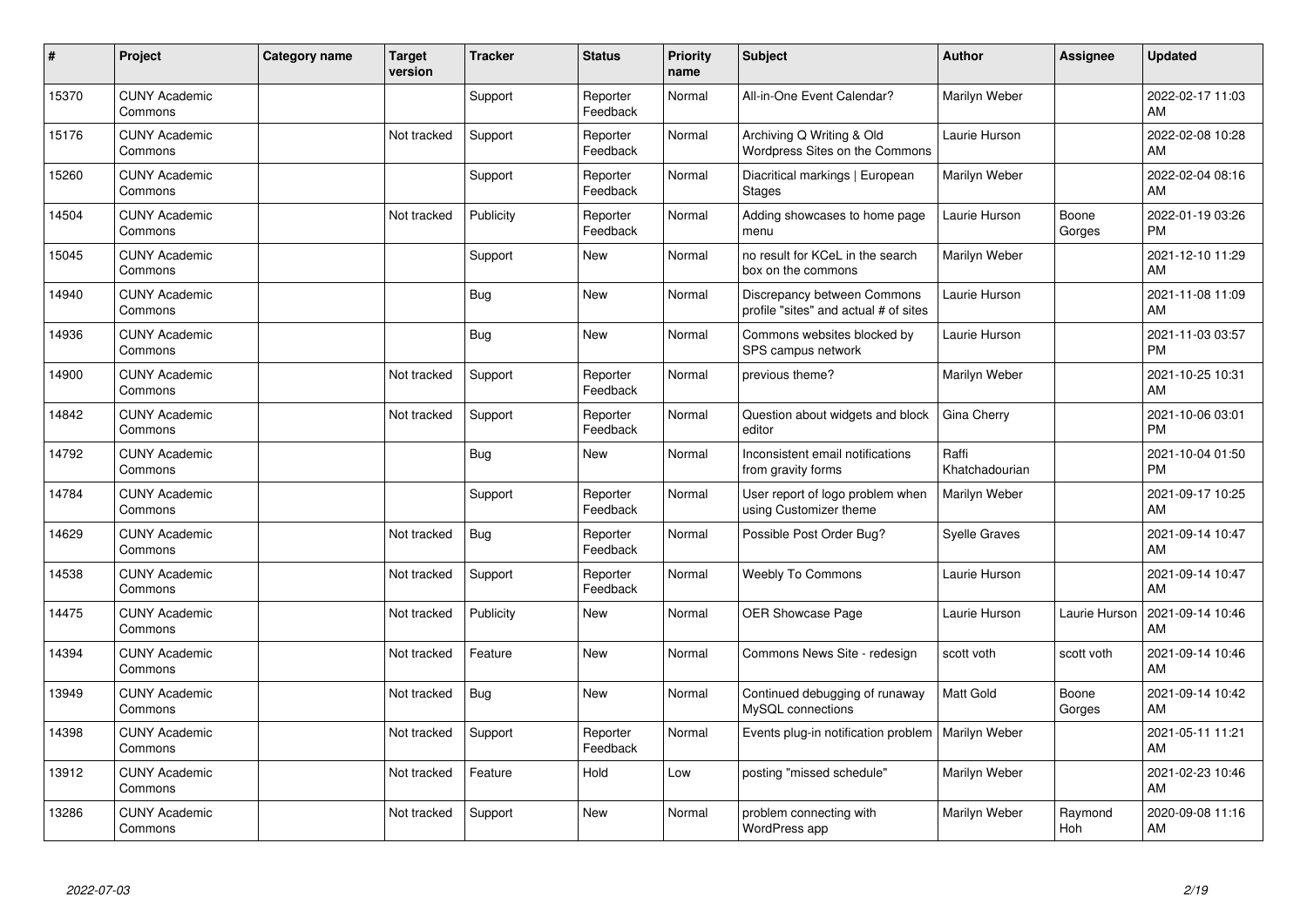| #     | Project                         | <b>Category name</b> | <b>Target</b><br>version | <b>Tracker</b> | <b>Status</b>        | Priority<br>name | <b>Subject</b>                                                                       | <b>Author</b>       | <b>Assignee</b>    | <b>Updated</b>                |
|-------|---------------------------------|----------------------|--------------------------|----------------|----------------------|------------------|--------------------------------------------------------------------------------------|---------------------|--------------------|-------------------------------|
| 13255 | <b>CUNY Academic</b><br>Commons |                      | Not tracked              | Support        | Reporter<br>Feedback | Normal           | Accessibility problems                                                               | Marilyn Weber       |                    | 2020-09-01 05:48<br>PM.       |
| 12436 | <b>CUNY Academic</b><br>Commons |                      | Not tracked              | <b>Bug</b>     | Assigned             | Normal           | Nightly system downtime                                                              | <b>Boone Gorges</b> |                    | 2020-08-01 09:30<br>AM        |
| 13034 | <b>CUNY Academic</b><br>Commons |                      | Not tracked              | Support        | Reporter<br>Feedback | Normal           | a site is asking people to join the<br>Commons to get a download                     | Marilyn Weber       |                    | 2020-07-12 07:23<br>AM        |
| 12911 | <b>CUNY Academic</b><br>Commons |                      | Not tracked              | Feature        | New                  | Normal           | Block access to xmlrpc.php based<br>on User-Agent                                    | <b>Boone Gorges</b> | Boone<br>Gorges    | 2020-06-09 05:12<br><b>PM</b> |
| 12484 | <b>CUNY Academic</b><br>Commons |                      | Not tracked              | Support        | Reporter<br>Feedback | Normal           | Sign up Code for COIL Course<br>starting in March                                    | Laurie Hurson       | Matt Gold          | 2020-03-02 02:26<br><b>PM</b> |
| 12352 | <b>CUNY Academic</b><br>Commons |                      | Not tracked              | Support        | New                  | Normal           | "posts list" page builder block<br>option                                            | Marilyn Weber       |                    | 2020-02-03 01:29<br><b>PM</b> |
| 12328 | <b>CUNY Academic</b><br>Commons |                      | Not tracked              | Support        | <b>New</b>           | Normal           | Sign up Code for Non-CUNY<br>Faculty                                                 | Laurie Hurson       |                    | 2020-01-28 10:25<br>AM        |
| 12198 | <b>CUNY Academic</b><br>Commons |                      | Not tracked              | <b>Bug</b>     | Reporter<br>Feedback | Normal           | Duplicate listing in My Sites                                                        | Tom Harbison        |                    | 2019-12-09 05:50<br><b>PM</b> |
| 12004 | <b>CUNY Academic</b><br>Commons |                      | Not tracked              | Support        | Reporter<br>Feedback | Normal           | Notifications for spam blog<br>comments                                              | Gina Cherry         | Raymond<br>Hoh     | 2019-11-01 12:05<br><b>PM</b> |
| 11519 | <b>CUNY Academic</b><br>Commons |                      | Not tracked              | Support        | Assigned             | Normal           | comment option not appearing                                                         | Marilyn Weber       |                    | 2019-09-24 10:28<br>AM        |
| 11517 | <b>CUNY Academic</b><br>Commons |                      | Not tracked              | Feature        | Assigned             | Normal           | wp-accessibility plugin should not<br>strip 'target="_blank"' by default             | Boone Gorges        | Laurie Hurson      | 2019-09-24 09:57<br>AM        |
| 11848 | <b>CUNY Academic</b><br>Commons |                      | Not tracked              | Support        | Hold                 | Normal           | a Dean of Faculty wants to share<br>a large file                                     | Marilyn Weber       |                    | 2019-09-24 08:44<br>AM        |
| 11879 | <b>CUNY Academic</b><br>Commons |                      | Not tracked              | Bug            | New                  | Normal           | Hypothesis comments appearing<br>on multiple, different pdfs across<br>blogs         | Laurie Hurson       | Laurie Hurson      | 2019-09-19 02:39<br>PM        |
| 10678 | <b>CUNY Academic</b><br>Commons |                      | Not tracked              | Bug            | Reporter<br>Feedback | High             | Newsletter Plugin Not Sending<br><b>Out Newsletters</b>                              | Mark Webb           | Boone<br>Gorges    | 2019-09-16 09:38<br><b>PM</b> |
| 11787 | <b>CUNY Academic</b><br>Commons |                      | Not tracked              | Support        | Reporter<br>Feedback | Normal           | automated comments notifications<br>on ZenDesk                                       | Marilyn Weber       |                    | 2019-08-26 06:18<br><b>PM</b> |
| 11771 | <b>CUNY Academic</b><br>Commons |                      | Not tracked              | Support        | Reporter<br>Feedback | Normal           | post displays in sections                                                            | Marilyn Weber       |                    | 2019-08-20 10:34<br>AM        |
| 11509 | <b>CUNY Academic</b><br>Commons |                      | Not tracked              | Support        | Reporter<br>Feedback | Normal           | deleted Page causing a Menu<br>problem?                                              | Marilyn Weber       |                    | 2019-06-04 09:54<br>AM        |
| 11393 | <b>CUNY Academic</b><br>Commons |                      | Not tracked              | Publicity      | New                  | Normal           | After 1.15 release, ceate a hero<br>slide and post about adding a site<br>to a group | scott voth          | Patrick<br>Sweeney | 2019-05-14 10:32<br>AM        |
| 11392 | <b>CUNY Academic</b><br>Commons |                      | Future<br>release        | <b>Bug</b>     | New                  | Normal           | Migrate users away from<br><b>StatPress</b>                                          | Boone Gorges        |                    | 2019-04-23 03:53<br><b>PM</b> |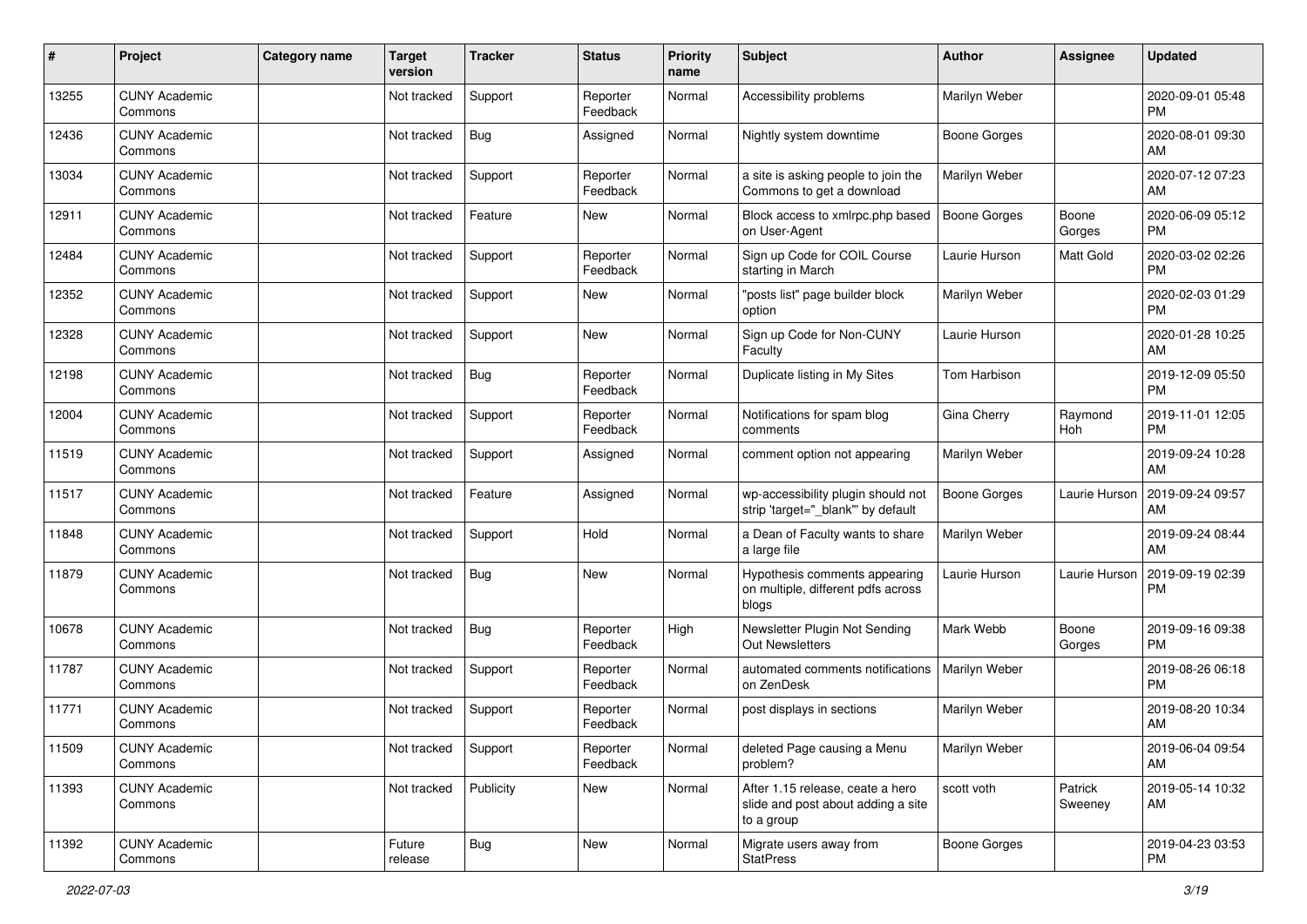| $\pmb{\#}$ | Project                         | <b>Category name</b> | <b>Target</b><br>version | <b>Tracker</b> | <b>Status</b>        | <b>Priority</b><br>name | Subject                                                                                                                                      | Author            | <b>Assignee</b>     | <b>Updated</b>                |
|------------|---------------------------------|----------------------|--------------------------|----------------|----------------------|-------------------------|----------------------------------------------------------------------------------------------------------------------------------------------|-------------------|---------------------|-------------------------------|
| 11149      | <b>CUNY Academic</b><br>Commons |                      | Not tracked              | Support        | Reporter<br>Feedback | Normal                  | comments getting blocked                                                                                                                     | Marilyn Weber     | Raymond<br>Hoh      | 2019-03-26 11:40<br>AM        |
| 11131      | <b>CUNY Academic</b><br>Commons |                      | Future<br>release        | Feature        | Reporter<br>Feedback | Normal                  | Image Annotation Plugins                                                                                                                     | Laurie Hurson     |                     | 2019-02-26 11:33<br>AM        |
| 10657      | <b>CUNY Academic</b><br>Commons |                      | Not tracked              | Support        | Reporter<br>Feedback | Normal                  | child theme problems                                                                                                                         | Marilyn Weber     |                     | 2018-11-08 01:19<br><b>PM</b> |
| 10368      | <b>CUNY Academic</b><br>Commons |                      | Future<br>release        | Feature        | Assigned             | Normal                  | Use ORCID data to populate<br>academic profile page                                                                                          | Stephen Francoeur | Boone<br>Gorges     | 2018-09-25 01:53<br><b>PM</b> |
| 10262      | <b>CUNY Academic</b><br>Commons |                      | Not tracked              | <b>Bug</b>     | Reporter<br>Feedback | Normal                  | Newsletter Plugin: Broken Image<br>at Bottom of All Newsletters                                                                              | Mark Webb         | Raymond<br>Hoh      | 2018-08-30 05:17<br><b>PM</b> |
| 9908       | <b>CUNY Academic</b><br>Commons |                      | Not tracked              | Feature        | New                  | Normal                  | Is it possible to send email<br>updates to users (or an email<br>address not on the list) for only a<br>single page AFTER being<br>prompted? | Michael Shields   | scott voth          | 2018-06-11 01:34<br><b>PM</b> |
| 8607       | <b>CUNY Academic</b><br>Commons |                      | Not tracked              | Support        | New                  | Normal                  | Paypal?                                                                                                                                      | Marilyn Weber     | Matt Gold           | 2018-05-15 01:37<br><b>PM</b> |
| 9207       | <b>CUNY Academic</b><br>Commons |                      | Future<br>release        | Support        | Reporter<br>Feedback | Normal                  | display dashboards made in<br>Tableau?                                                                                                       | Marilyn Weber     | Boone<br>Gorges     | 2018-04-10 10:42<br>AM        |
| 8837       | <b>CUNY Academic</b><br>Commons |                      | Not tracked              | Feature        | Assigned             | Normal                  | Create a form to request info from<br>people requesting premium<br>themes and plugins                                                        | Matt Gold         | Marilyn<br>Weber    | 2017-11-14 03:35<br><b>PM</b> |
| 7828       | <b>CUNY Academic</b><br>Commons |                      | Not tracked              | Feature        | Assigned             | Normal                  | Theme Assessment 2017                                                                                                                        | Margaret Galvan   | Margaret<br>Galvan  | 2017-05-02 10:41<br><b>PM</b> |
| 6665       | <b>CUNY Academic</b><br>Commons |                      | Not tracked              | Publicity      | <b>New</b>           | Normal                  | Dead Link in 1.10 announcement<br>post                                                                                                       | Paige Dupont      | Stephen Real        | 2016-12-01 03:11<br><b>PM</b> |
| 6644       | <b>CUNY Academic</b><br>Commons |                      | Not tracked              | <b>Bug</b>     | Reporter<br>Feedback | High                    | White Screen at Login Pge                                                                                                                    | Luke Waltzer      | Raymond<br>Hoh      | 2016-11-21 10:34<br><b>PM</b> |
| 5298       | <b>CUNY Academic</b><br>Commons |                      | Not tracked              | Publicity      | <b>New</b>           | Normal                  | Survey Pop-Up Text                                                                                                                           | Samantha Raddatz  | Samantha<br>Raddatz | 2016-03-22 12:27<br><b>PM</b> |
| 2612       | <b>CUNY Academic</b><br>Commons |                      | Not tracked              | Publicity      | Assigned             | Normal                  | Pinterest site for the Commons                                                                                                               | local admin       | Sarah<br>Morgano    | 2016-03-04 11:19<br>AM        |
| 4235       | <b>CUNY Academic</b><br>Commons |                      | Not tracked              | Design/UX      | Assigned             | Normal                  | Explore user experience around<br>comments on forum topics vs docs                                                                           | <b>Matt Gold</b>  | Samantha<br>Raddatz | 2015-07-21 10:23<br>AM        |
| 10839      | <b>CUNY Academic</b><br>Commons | About page           | Not tracked              | Support        | <b>New</b>           | Normal                  | <b>Mission Statement Needs</b><br>Revision                                                                                                   | scott voth        | Matt Gold           | 2018-12-26 10:58<br>AM        |
| 2666       | <b>CUNY Academic</b><br>Commons | About page           | Not tracked              | Documentation  | Assigned             | Normal                  | <b>Update About Text</b>                                                                                                                     | Chris Stein       | Luke Waltzer        | 2016-03-04 11:19<br>AM        |
| 8900       | <b>CUNY Academic</b><br>Commons | Accessibility        | Future<br>release        | Feature        | Assigned             | Normal                  | Look into tools to enforce<br>accessibility in WP environment                                                                                | Matt Gold         | Boone<br>Gorges     | 2022-04-26 11:59<br>AM        |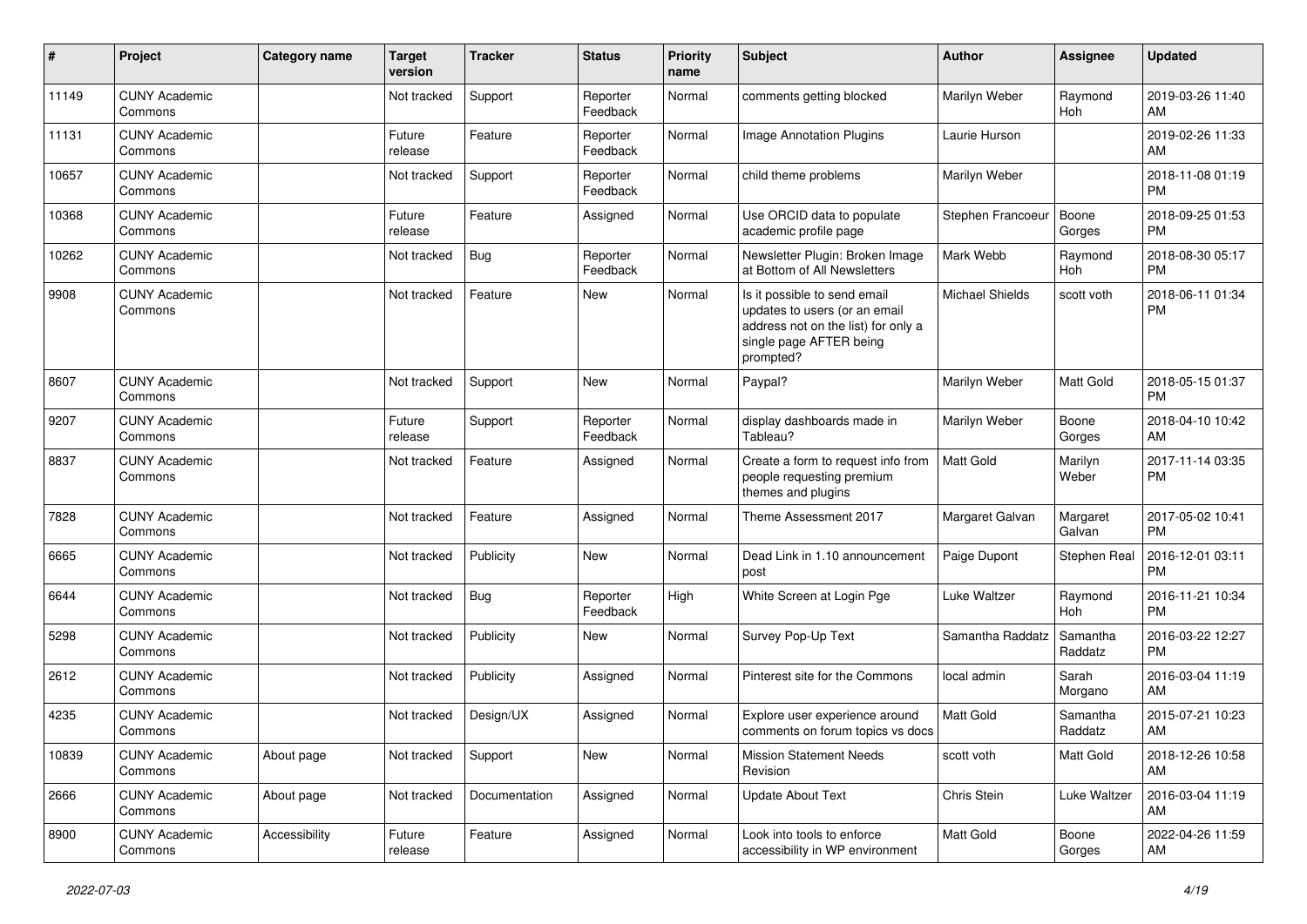| $\#$  | <b>Project</b>                  | <b>Category name</b>      | <b>Target</b><br>version | <b>Tracker</b> | <b>Status</b>        | <b>Priority</b><br>name | <b>Subject</b>                                                                            | <b>Author</b>      | Assignee            | <b>Updated</b>                |
|-------|---------------------------------|---------------------------|--------------------------|----------------|----------------------|-------------------------|-------------------------------------------------------------------------------------------|--------------------|---------------------|-------------------------------|
| 8901  | <b>CUNY Academic</b><br>Commons | Accessibility             | Future<br>release        | Feature        | Assigned             | Normal                  | Theme analysis for accessibility                                                          | <b>Matt Gold</b>   | Boone<br>Gorges     | 2022-04-26 11:59<br>AM        |
| 15210 | <b>CUNY Academic</b><br>Commons | Analytics                 | Not tracked              | Design/UX      | New                  | Normal                  | Google Analytics improvements                                                             | Colin McDonald     | Boone<br>Gorges     | 2022-05-24 10:47<br>AM        |
| 5581  | <b>CUNY Academic</b><br>Commons | Analytics                 | Future<br>release        | Feature        | Assigned             | Normal                  | Explore alternatives to Google<br>Analytics                                               | Matt Gold          | Valerie<br>Townsend | 2020-04-17 03:12<br><b>PM</b> |
| 5679  | <b>CUNY Academic</b><br>Commons | Analytics                 | Not tracked              | Feature        | <b>New</b>           | Normal                  | Logged In Users for GA                                                                    | Valerie Townsend   | Valerie<br>Townsend | 2016-06-11 09:49<br>AM        |
| 4070  | <b>CUNY Academic</b><br>Commons | Analytics                 | Not tracked              | Support        | Assigned             | Normal                  | Request for JITP site analytics                                                           | Matt Gold          | Seth Persons        | 2016-02-23 03:09<br><b>PM</b> |
| 4972  | <b>CUNY Academic</b><br>Commons | Analytics                 | Not tracked              | Bug            | New                  | Normal                  | <b>Newsletter Analytics</b>                                                               | Stephen Real       | Matt Gold           | 2015-12-09 12:54<br><b>PM</b> |
| 1460  | <b>CUNY Academic</b><br>Commons | Analytics                 | Future<br>release        | Feature        | Assigned             | Normal                  | <b>Update System Report</b>                                                               | <b>Brian Foote</b> | Boone<br>Gorges     | 2015-11-09 06:13<br><b>PM</b> |
| 7022  | <b>CUNY Academic</b><br>Commons | Announcements             | Future<br>release        | Bug            | <b>New</b>           | Normal                  | Sitewide announcements should<br>be displayed on, and dismissable<br>from, mapped domains | Boone Gorges       | Boone<br>Gorges     | 2018-03-22 10:18<br>AM        |
| 4635  | <b>CUNY Academic</b><br>Commons | Authentication            | Future<br>release        | Feature        | <b>New</b>           | Normal                  | Allow non-WP authentication                                                               | Boone Gorges       | Sonja Leix          | 2019-03-01 02:05<br><b>PM</b> |
| 9720  | <b>CUNY Academic</b><br>Commons | Authentication            | Future<br>release        | Feature        | <b>New</b>           | Normal                  | The Commons should be an<br>oAuth provider                                                | Boone Gorges       |                     | 2019-03-01 02:04<br><b>PM</b> |
| 8835  | <b>CUNY Academic</b><br>Commons | <b>Blogs (BuddyPress)</b> | Future<br>release        | Feature        | New                  | Normal                  | Extend cuny is shortlinks to sites                                                        | Luke Waltzer       | Boone<br>Gorges     | 2022-04-26 11:59<br>AM        |
| 12350 | <b>CUNY Academic</b><br>Commons | <b>Blogs (BuddyPress)</b> | Not tracked              | Support        | Reporter<br>Feedback | Normal                  | URL creation problem                                                                      | Marilyn Weber      |                     | 2020-02-03 11:27<br>AM        |
| 8836  | <b>CUNY Academic</b><br>Commons | <b>Blogs (BuddyPress)</b> | Future<br>release        | Feature        | Assigned             | Normal                  | Redesign site launch process                                                              | Matt Gold          | Boone<br>Gorges     | 2019-10-03 02:49<br><b>PM</b> |
| 6078  | <b>CUNY Academic</b><br>Commons | <b>Blogs (BuddyPress)</b> | Future<br>release        | Feature        | New                  | Normal                  | Explore Adding Network Blog<br>Metadata Plugin                                            | Luke Waltzer       | Luke Waltzer        | 2016-10-11 10:29<br><b>PM</b> |
| 5691  | <b>CUNY Academic</b><br>Commons | <b>Blogs (BuddyPress)</b> | Future<br>release        | Bug            | Assigned             | High                    | Differing numbers on Sites display                                                        | <b>Matt Gold</b>   | Raymond<br>Hoh      | 2016-06-13 01:37<br><b>PM</b> |
| 11243 | <b>CUNY Academic</b><br>Commons | BuddyPress (misc)         | Future<br>release        | Bug            | <b>New</b>           | Normal                  | Audit bp-custom.php                                                                       | Raymond Hoh        | Raymond<br>Hoh      | 2022-04-26 11:59<br>AM        |
| 7624  | <b>CUNY Academic</b><br>Commons | BuddyPress (misc)         | Future<br>release        | Design/UX      | <b>New</b>           | Normal                  | <b>BP Notifications</b>                                                                   | Luke Waltzer       | Paige Dupont        | 2017-02-08 10:43<br><b>PM</b> |
| 1423  | <b>CUNY Academic</b><br>Commons | BuddyPress (misc)         | Future<br>release        | Feature        | Assigned             | Low                     | Show an avatar for pingback<br>comment activity items                                     | Boone Gorges       | Tahir Butt          | 2016-10-24 12:03<br><b>PM</b> |
| 554   | <b>CUNY Academic</b><br>Commons | BuddyPress (misc)         | Future<br>release        | Feature        | Assigned             | Normal                  | Add Trackback notifications to<br>site-wide activity feed                                 | <b>Matt Gold</b>   | Boone<br>Gorges     | 2015-11-09 06:19<br><b>PM</b> |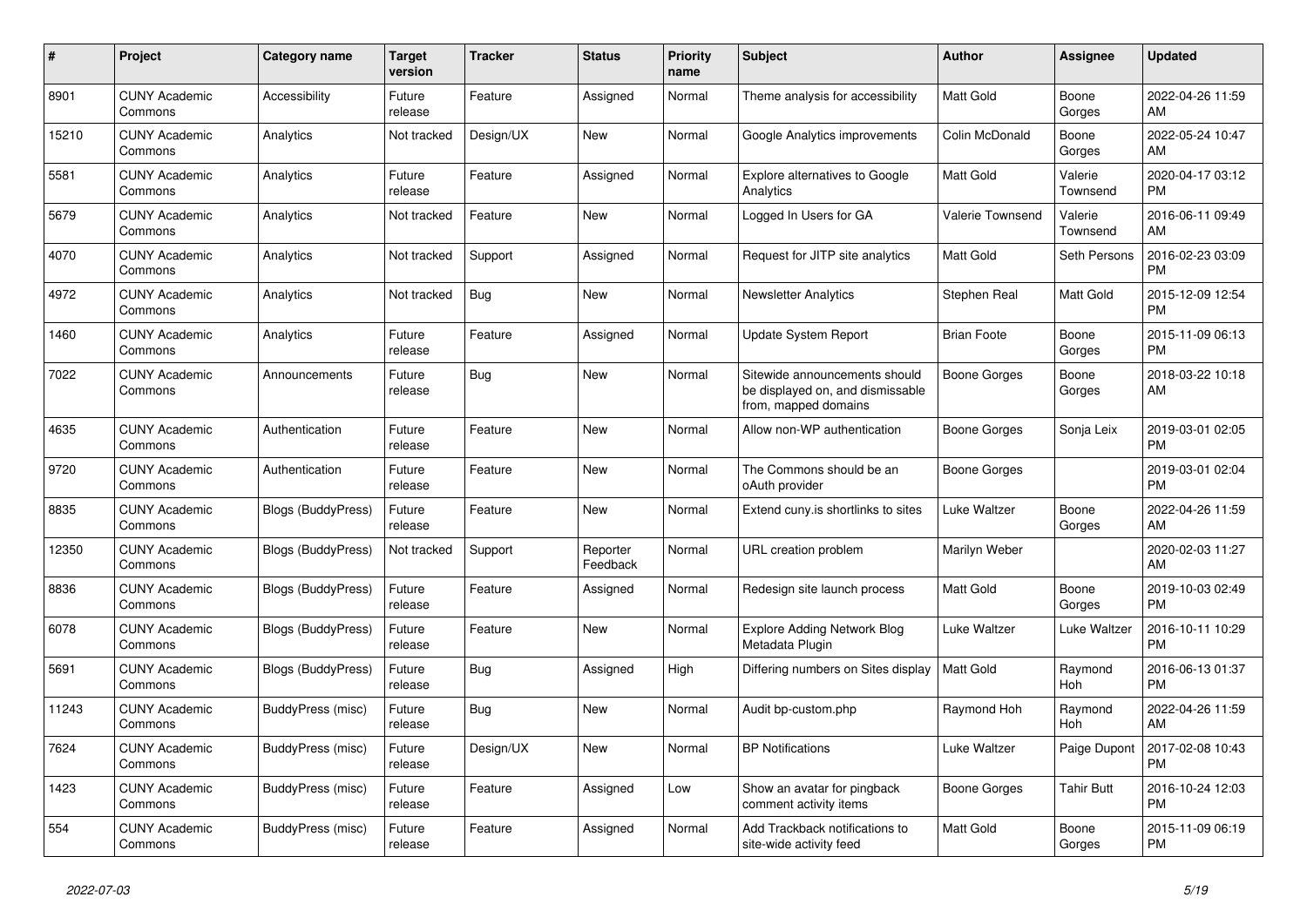| #     | <b>Project</b>                  | Category name          | Target<br>version | <b>Tracker</b> | <b>Status</b> | <b>Priority</b><br>name | <b>Subject</b>                                                       | <b>Author</b>       | Assignee            | <b>Updated</b>                |
|-------|---------------------------------|------------------------|-------------------|----------------|---------------|-------------------------|----------------------------------------------------------------------|---------------------|---------------------|-------------------------------|
| 2325  | <b>CUNY Academic</b><br>Commons | BuddyPress (misc)      | Future<br>release | Feature        | Assigned      | Low                     | Profile should have separate fields<br>for first/last names          | local admin         | Boone<br>Gorges     | 2015-11-09 06:09<br><b>PM</b> |
| 310   | <b>CUNY Academic</b><br>Commons | BuddyPress (misc)      | Future<br>release | Feature        | Assigned      | Low                     | Friend Request Email                                                 | Matt Gold           | Samantha<br>Raddatz | 2015-11-09 05:08<br><b>PM</b> |
| 599   | <b>CUNY Academic</b><br>Commons | BuddyPress (misc)      | Future<br>release | Feature        | Assigned      | Normal                  | Consider adding rating plugins for<br><b>BuddyPress/BBPress</b>      | <b>Matt Gold</b>    | Boone<br>Gorges     | 2011-08-22 06:50<br><b>PM</b> |
| 635   | <b>CUNY Academic</b><br>Commons | BuddyPress (misc)      | Future<br>release | Feature        | Assigned      | Normal                  | Big Blue Button -<br>Videoconferencing in Groups and<br><b>Blogs</b> | Matt Gold           | Boone<br>Gorges     | 2011-03-14 03:24<br><b>PM</b> |
| 500   | <b>CUNY Academic</b><br>Commons | BuddyPress (misc)      | Future<br>release | Feature        | Assigned      | Normal                  | <b>Export Group Data</b>                                             | Matt Gold           | Boone<br>Gorges     | 2010-12-19 12:09<br><b>PM</b> |
| 435   | <b>CUNY Academic</b><br>Commons | BuddyPress (misc)      | Future<br>release | Feature        | Assigned      | Normal                  | Include Avatar Images in Forum<br><b>Post Notification Emails</b>    | <b>Matt Gold</b>    | Boone<br>Gorges     | 2010-12-08 12:40<br><b>PM</b> |
| 377   | <b>CUNY Academic</b><br>Commons | BuddyPress (misc)      | Future<br>release | Feature        | Assigned      | Normal                  | Like buttons                                                         | Matt Gold           | Boone<br>Gorges     | 2010-11-16 05:13<br><b>PM</b> |
| 58    | <b>CUNY Academic</b><br>Commons | BuddyPress (misc)      | Future<br>release | Feature        | Assigned      | Low                     | Make member search sortable by<br>last name                          | Roberta Brody       | Boone<br>Gorges     | 2010-08-26 02:38<br><b>PM</b> |
| 6389  | <b>CUNY Academic</b><br>Commons | <b>BuddyPress Docs</b> | Future<br>release | Feature        | New           | Low                     | Make Discussion Area Visible<br>When Editing a Doc                   | Luke Waltzer        | Boone<br>Gorges     | 2016-10-21 04:16<br><b>PM</b> |
| 1417  | <b>CUNY Academic</b><br>Commons | <b>BuddyPress Docs</b> | Future<br>release | Feature        | Assigned      | Low                     | <b>Bulk actions for BuddyPress Docs</b>                              | <b>Boone Gorges</b> | Boone<br>Gorges     | 2016-10-17 10:41<br><b>PM</b> |
| 2523  | <b>CUNY Academic</b><br>Commons | <b>BuddyPress Docs</b> | Future<br>release | Feature        | Assigned      | Normal                  | Allow Users to Upload Images to<br><b>BP</b> Docs                    | Matt Gold           | Boone<br>Gorges     | 2015-11-09 06:14<br><b>PM</b> |
| 1744  | <b>CUNY Academic</b><br>Commons | <b>BuddyPress Docs</b> | Future<br>release | Feature        | Assigned      | Normal                  | Spreadsheet-style Docs                                               | Boone Gorges        | Boone<br>Gorges     | 2015-11-09 06:13<br><b>PM</b> |
| 519   | <b>CUNY Academic</b><br>Commons | <b>BuddyPress Docs</b> | Future<br>release | Feature        | Assigned      | Low                     | TOC for individual docs - for new<br>BP "wiki-like" plugin           | scott voth          | Boone<br>Gorges     | 2015-11-09 05:54<br><b>PM</b> |
| 1422  | <b>CUNY Academic</b><br>Commons | <b>BuddyPress Docs</b> | Future<br>release | Feature        | Assigned      | Normal                  | Make "created Doc" activity icons<br>non-mini                        | Boone Gorges        | Boone<br>Gorges     | 2015-11-09 05:48<br><b>PM</b> |
| 618   | <b>CUNY Academic</b><br>Commons | <b>BuddyPress Docs</b> | Future<br>release | Feature        | Assigned      | Normal                  | BuddyPress Docs: export formats                                      | Boone Gorges        | Boone<br>Gorges     | 2015-11-09 05:38<br><b>PM</b> |
| 4226  | <b>CUNY Academic</b><br>Commons | <b>BuddyPress Docs</b> | Future<br>release | Design/UX      | <b>New</b>    | Normal                  | Add option to connect a Doc with<br>a Group                          | Samantha Raddatz    | Samantha<br>Raddatz | 2015-09-09 04:08<br><b>PM</b> |
| 13466 | <b>CUNY Academic</b><br>Commons | Cavalcade              | Future<br>release | Feature        | <b>New</b>    | Normal                  | Automated cleanup for duplicate<br>Cavalcade tasks                   | Boone Gorges        | Boone<br>Gorges     | 2020-10-13 05:24<br><b>PM</b> |
| 14994 | <b>CUNY Academic</b><br>Commons | cdev.gc.cuny.edu       | Not tracked       | Support        | In Progress   | Normal                  | Clear Cache on CDEV                                                  | scott voth          | Raymond<br>Hoh      | 2021-12-07 03:51<br><b>PM</b> |
| 9060  | <b>CUNY Academic</b><br>Commons | Commons In A Box       | Not tracked       | <b>Bug</b>     | Hold          | Normal                  | Problems with CBox image library<br>/ upload                         | Lisa Rhody          | Raymond<br>Hoh      | 2018-01-10 03:26<br><b>PM</b> |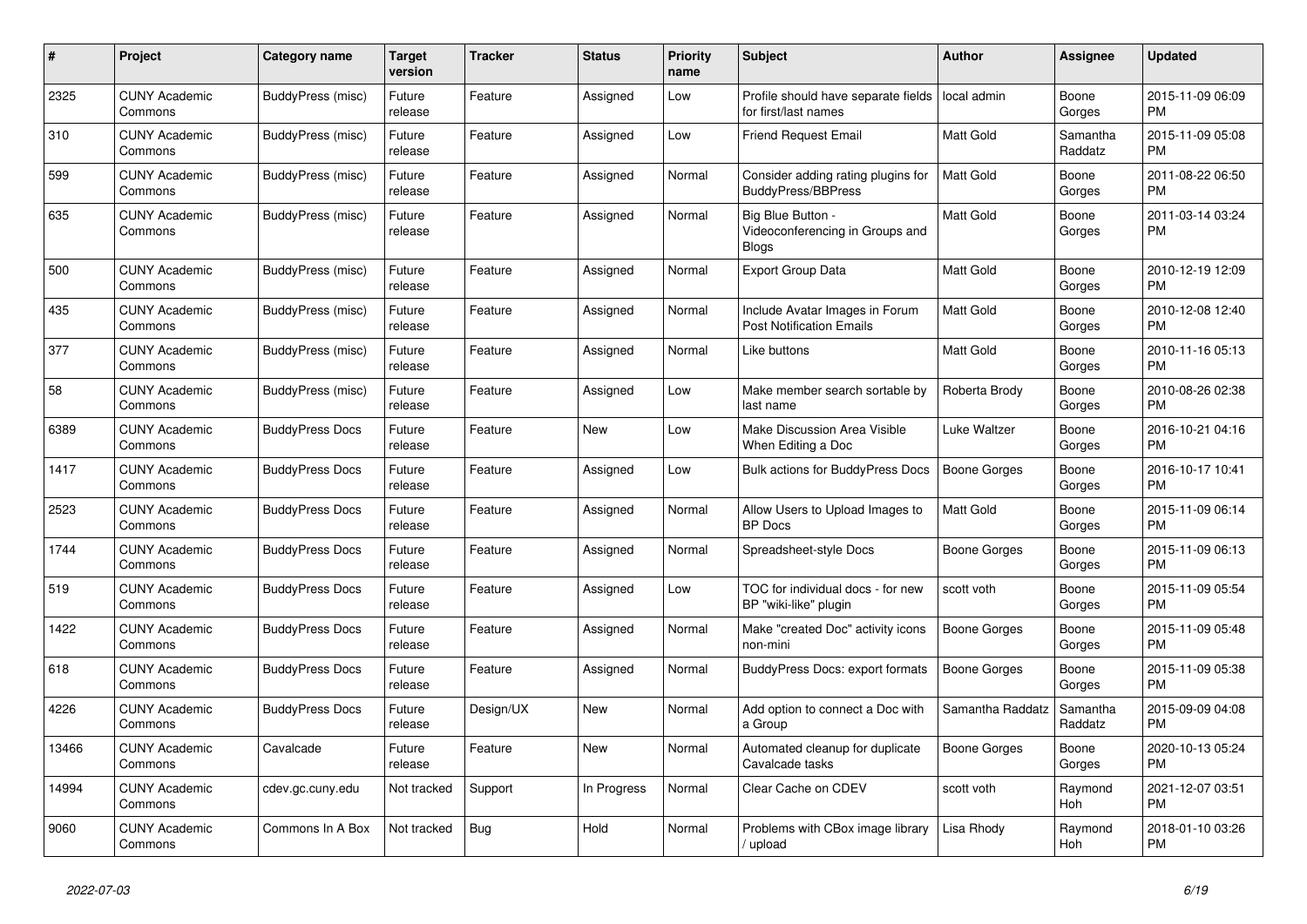| #     | <b>Project</b>                  | Category name            | <b>Target</b><br>version | <b>Tracker</b> | <b>Status</b>        | <b>Priority</b><br>name | <b>Subject</b>                                                      | <b>Author</b>           | Assignee            | <b>Updated</b>                |
|-------|---------------------------------|--------------------------|--------------------------|----------------|----------------------|-------------------------|---------------------------------------------------------------------|-------------------------|---------------------|-------------------------------|
| 4027  | <b>CUNY Academic</b><br>Commons | Commons In A Box         | Not tracked              | Design/UX      | Assigned             | Normal                  | Usability review of CBOX update<br>procedures                       | <b>Matt Gold</b>        | Samantha<br>Raddatz | 2015-05-11 06:36<br><b>PM</b> |
| 10226 | <b>CUNY Academic</b><br>Commons | Courses                  | Future<br>release        | Feature        | New                  | Normal                  | Add "My Courses" to drop down<br>list                               | scott voth              | Boone<br>Gorges     | 2021-11-19 12:42<br><b>PM</b> |
| 12438 | <b>CUNY Academic</b><br>Commons | Courses                  | Not tracked              | <b>Bug</b>     | <b>New</b>           | Normal                  | Site appearing twice                                                | Laurie Hurson           | Boone<br>Gorges     | 2020-02-18 01:34<br><b>PM</b> |
| 11789 | <b>CUNY Academic</b><br>Commons | Courses                  | Future<br>release        | Feature        | <b>New</b>           | Normal                  | Ability to remove item from<br>Courses list                         | Laurie Hurson           | Sonja Leix          | 2019-09-24 12:28<br><b>PM</b> |
| 11556 | <b>CUNY Academic</b><br>Commons | Courses                  | Not tracked              | Bug            | Reporter<br>Feedback | Normal                  | Instructor name given in course<br>listing                          | Tom Harbison            |                     | 2019-06-25 04:12<br><b>PM</b> |
| 9420  | <b>CUNY Academic</b><br>Commons | cuny.is                  | Not tracked              | Feature        | <b>New</b>           | Normal                  | Request for http://cuny.is/streams                                  | Raffi<br>Khatchadourian | Marilyn<br>Weber    | 2018-04-02 10:08<br>AM        |
| 10439 | <b>CUNY Academic</b><br>Commons | Design                   | 2.1.0                    | Design/UX      | <b>New</b>           | Normal                  | <b>Create Style Guide for Commons</b>                               | Sonja Leix              | Sara Cannon         | 2022-06-28 01:43<br><b>PM</b> |
| 8902  | <b>CUNY Academic</b><br>Commons | Design                   | Not tracked              | Feature        | Assigned             | Normal                  | Report back on research on<br><b>BuddyPress themes</b>              | Matt Gold               | Michael Smith       | 2017-11-10 12:31<br><b>PM</b> |
| 2754  | <b>CUNY Academic</b><br>Commons | Design                   | Future<br>release        | Feature        | Assigned             | Normal                  | Determine strategy for CAC logo<br>handling in top header           | Micki Kaufman           | Chris Stein         | 2015-01-05 08:53<br><b>PM</b> |
| 860   | <b>CUNY Academic</b><br>Commons | Design                   | Future<br>release        | Design/UX      | Assigned             | Normal                  | <b>Standardize Button Treatment</b><br><b>Across the Commons</b>    | Chris Stein             | Chris Stein         | 2014-05-01 09:45<br>AM        |
| 16199 | <b>CUNY Academic</b><br>Commons | <b>Directories</b>       | 2.0.3                    | Bug            | New                  | Normal                  | Removed "Semester" Filter from<br><b>Courses Directory</b>          | Laurie Hurson           | Boone<br>Gorges     | 2022-06-29 11:32<br>AM        |
| 4225  | <b>CUNY Academic</b><br>Commons | DiRT Integration         | Future<br>release        | Design/UX      | New                  | Normal                  | Add information to DIRT page (in<br>Create a Group)                 | Samantha Raddatz        | Matt Gold           | 2015-06-26 03:14<br><b>PM</b> |
| 3524  | <b>CUNY Academic</b><br>Commons | Documentation            | Not tracked              | Documentation  | Assigned             | Normal                  | Post describing all you can do<br>when starting up a new blog/group | <b>Matt Gold</b>        | scott voth          | 2014-10-04 12:56<br><b>PM</b> |
| 14496 | <b>CUNY Academic</b><br>Commons | Domain Mapping           | Future<br>release        | Bug            | New                  | Normal                  | Mapped domain SSO uses<br>third-party cookies                       | Raymond Hoh             | Raymond<br>Hoh      | 2021-05-24 04:03<br><b>PM</b> |
| 11493 | <b>CUNY Academic</b><br>Commons | Domain Mapping           | Not tracked              | Support        | Reporter<br>Feedback | Normal                  | Domain Mapping Request - Talia<br>Schaffer                          | scott voth              | Matt Gold           | 2019-08-06 08:39<br>AM        |
| 10982 | <b>CUNY Academic</b><br>Commons | Domain Mapping           | Not tracked              | Support        | Reporter<br>Feedback | Normal                  | <b>CNAME</b> question                                               | scott voth              |                     | 2019-01-22 04:29<br><b>PM</b> |
| 1167  | <b>CUNY Academic</b><br>Commons | <b>Email Invitations</b> | Future<br>release        | Feature        | New                  | Low                     | Allow email invitations to be resent   Boone Gorges                 |                         | Boone<br>Gorges     | 2015-11-12 12:53<br>AM        |
| 1165  | <b>CUNY Academic</b><br>Commons | <b>Email Invitations</b> | Future<br>release        | Feature        | Assigned             | Low                     | Allow saved lists of invitees under<br>Send Invites                 | Boone Gorges            | Boone<br>Gorges     | 2015-11-09 06:03<br><b>PM</b> |
| 1166  | <b>CUNY Academic</b><br>Commons | <b>Email Invitations</b> | Future<br>release        | Feature        | <b>New</b>           | Low                     | Better organizational tools for Sent<br>Invites                     | Boone Gorges            | Boone<br>Gorges     | 2015-11-09 06:02<br><b>PM</b> |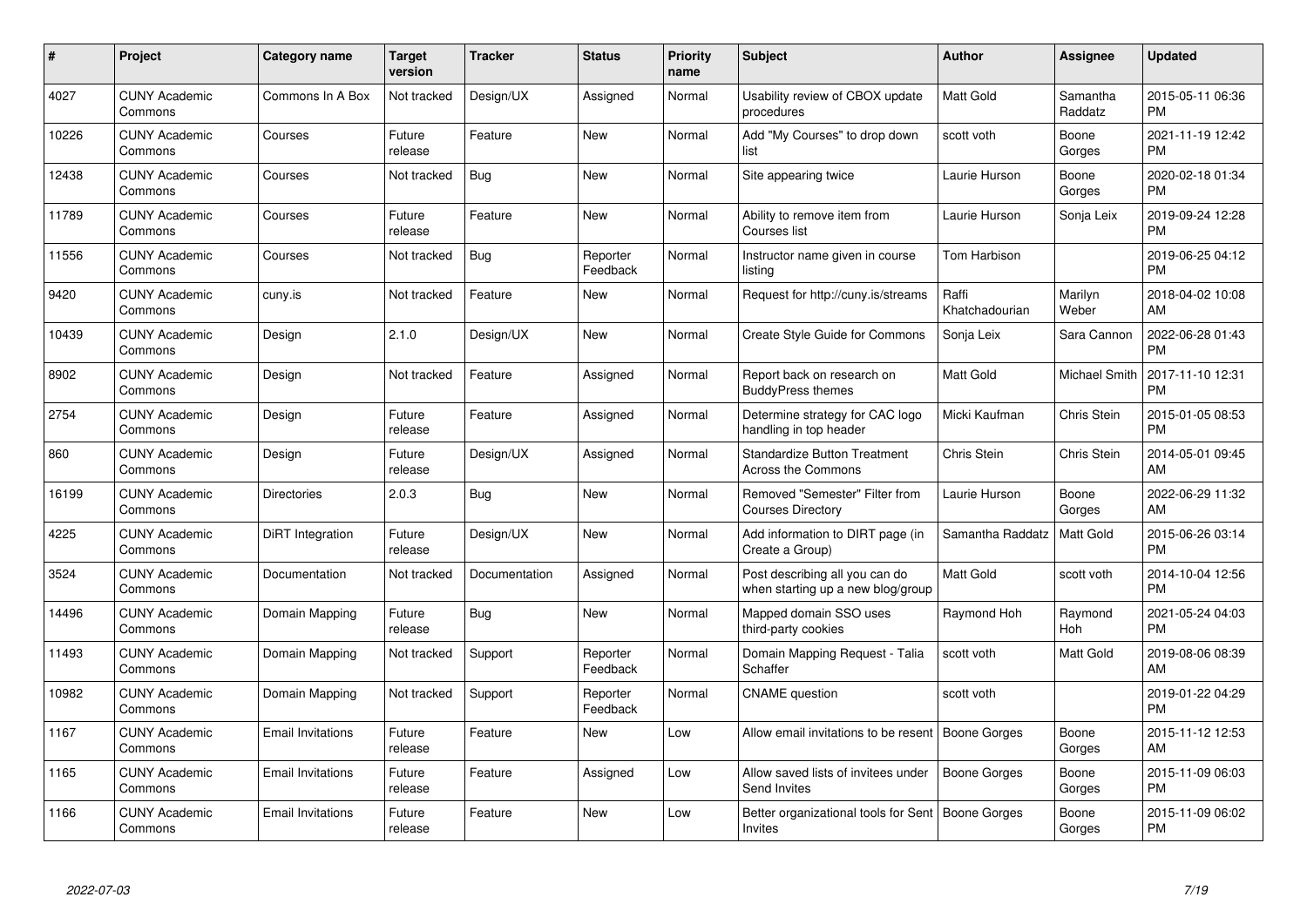| #     | Project                         | <b>Category name</b>       | <b>Target</b><br>version | <b>Tracker</b> | <b>Status</b>        | Priority<br>name | <b>Subject</b>                                                                      | Author                  | Assignee        | <b>Updated</b>                |
|-------|---------------------------------|----------------------------|--------------------------|----------------|----------------------|------------------|-------------------------------------------------------------------------------------|-------------------------|-----------------|-------------------------------|
| 15604 | <b>CUNY Academic</b><br>Commons | <b>Email Notifications</b> | Future<br>release        | Feature        | Assigned             | Normal           | Restructure Commons Group<br>Digest Email Messages                                  | <b>Matt Gold</b>        | Boone<br>Gorges | 2022-05-26 10:45<br>AM        |
| 12042 | <b>CUNY Academic</b><br>Commons | <b>Email Notifications</b> | Future<br>release        | Feature        | New                  | Normal           | Improved error logging for BPGES   Boone Gorges<br>send queue                       |                         | Boone<br>Gorges | 2021-11-19 12:25<br><b>PM</b> |
| 11971 | <b>CUNY Academic</b><br>Commons | <b>Email Notifications</b> | Future<br>release        | Bug            | Reporter<br>Feedback | Low              | Pictures obscured in emailed post<br>notifications                                  | Marilyn Weber           | Raymond<br>Hoh  | 2019-11-21 01:14<br><b>PM</b> |
| 5992  | <b>CUNY Academic</b><br>Commons | <b>Email Notifications</b> | Future<br>release        | Feature        | New                  | Normal           | Changing the From line of<br>autogenerated blog emails                              | Marilyn Weber           |                 | 2018-09-27 05:19<br><b>PM</b> |
| 9979  | <b>CUNY Academic</b><br>Commons | <b>Email Notifications</b> | Not tracked              | Bug            | Reporter<br>Feedback | Normal           | Reports of slow email activation<br>emails                                          | <b>Matt Gold</b>        | Boone<br>Gorges | 2018-08-29 09:40<br><b>PM</b> |
| 333   | <b>CUNY Academic</b><br>Commons | <b>Email Notifications</b> | Future<br>release        | Feature        | Assigned             | Low              | Delay Forum Notification Email<br>Delivery Until After Editing Period<br>Ends       | <b>Matt Gold</b>        | Raymond<br>Hoh  | 2015-11-09 06:01<br><b>PM</b> |
| 11531 | <b>CUNY Academic</b><br>Commons | Events                     | Future<br>release        | Feature        | New                  | Normal           | Main Events calendar should<br>include non-public events that<br>user has access to | scott voth              | Boone<br>Gorges | 2019-06-11 10:00<br>AM        |
| 5016  | <b>CUNY Academic</b><br>Commons | Events                     | Future<br>release        | Feature        | Assigned             | Low              | Allow comments to be posted on<br>events                                            | <b>Matt Gold</b>        | Raymond<br>Hoh  | 2019-03-01 02:23<br><b>PM</b> |
| 11077 | <b>CUNY Academic</b><br>Commons | Events                     | Not tracked              | Feature        | Reporter<br>Feedback | Normal           | Show event category description<br>in event list view                               | Raffi<br>Khatchadourian |                 | 2019-02-12 10:38<br><b>PM</b> |
| 4481  | <b>CUNY Academic</b><br>Commons | Events                     | Future<br>release        | Feature        | New                  | Normal           | Group admins/mods should have<br>the ability to unlink an event from<br>the group   | <b>Boone Gorges</b>     | Boone<br>Gorges | 2017-04-24 03:53<br><b>PM</b> |
| 6749  | <b>CUNY Academic</b><br>Commons | Events                     | Future<br>release        | Bug            | New                  | Low              | BPEO iCal request can trigger<br>very large number of DB queries                    | <b>Boone Gorges</b>     | Raymond<br>Hoh  | 2016-11-15 10:09<br><b>PM</b> |
| 4903  | <b>CUNY Academic</b><br>Commons | Events                     | Future<br>release        | Design/UX      | Assigned             | Normal           | Improving visual appearance of<br>event calendars                                   | <b>Matt Gold</b>        | Boone<br>Gorges | 2016-10-13 11:51<br>AM        |
| 5696  | <b>CUNY Academic</b><br>Commons | Events                     | Future<br>release        | Feature        | Assigned             | Normal           | Events Calendar - display options<br>/ calendar aggregation                         | <b>Matt Gold</b>        | Boone<br>Gorges | 2016-10-13 11:44<br>AM        |
| 4438  | <b>CUNY Academic</b><br>Commons | Events                     | Future<br>release        | Bug            | Assigned             | Normal           | Events Calendar - Export<br><b>Recurring Events</b>                                 | scott voth              | Daniel Jones    | 2016-05-23 04:25<br><b>PM</b> |
| 4592  | <b>CUNY Academic</b><br>Commons | Events                     | Future<br>release        | Design/UX      | New                  | Normal           | Event Creation - Venue Dropdown<br>Slow                                             | Samantha Raddatz        | Boone<br>Gorges | 2015-09-14 04:56<br><b>PM</b> |
| 4238  | <b>CUNY Academic</b><br>Commons | Events                     | Future<br>release        | Feature        | Assigned             | Normal           | Copy Events to Other Groups?                                                        | <b>Matt Gold</b>        | Boone<br>Gorges | 2015-07-02 10:08<br>AM        |
| 4053  | <b>CUNY Academic</b><br>Commons | Events                     | Future<br>release        | Feature        | Assigned             | Normal           | Create new tab for past events                                                      | Matt Gold               | Boone<br>Gorges | 2015-05-12 02:10<br><b>PM</b> |
| 3475  | <b>CUNY Academic</b><br>Commons | Events                     | Future<br>release        | Feature        | Assigned             | Normal           | Request to add plugin to<br>streamline room<br>booking/appointment booking          | Naomi Barrettara        | Boone<br>Gorges | 2014-12-01 05:14<br>PM        |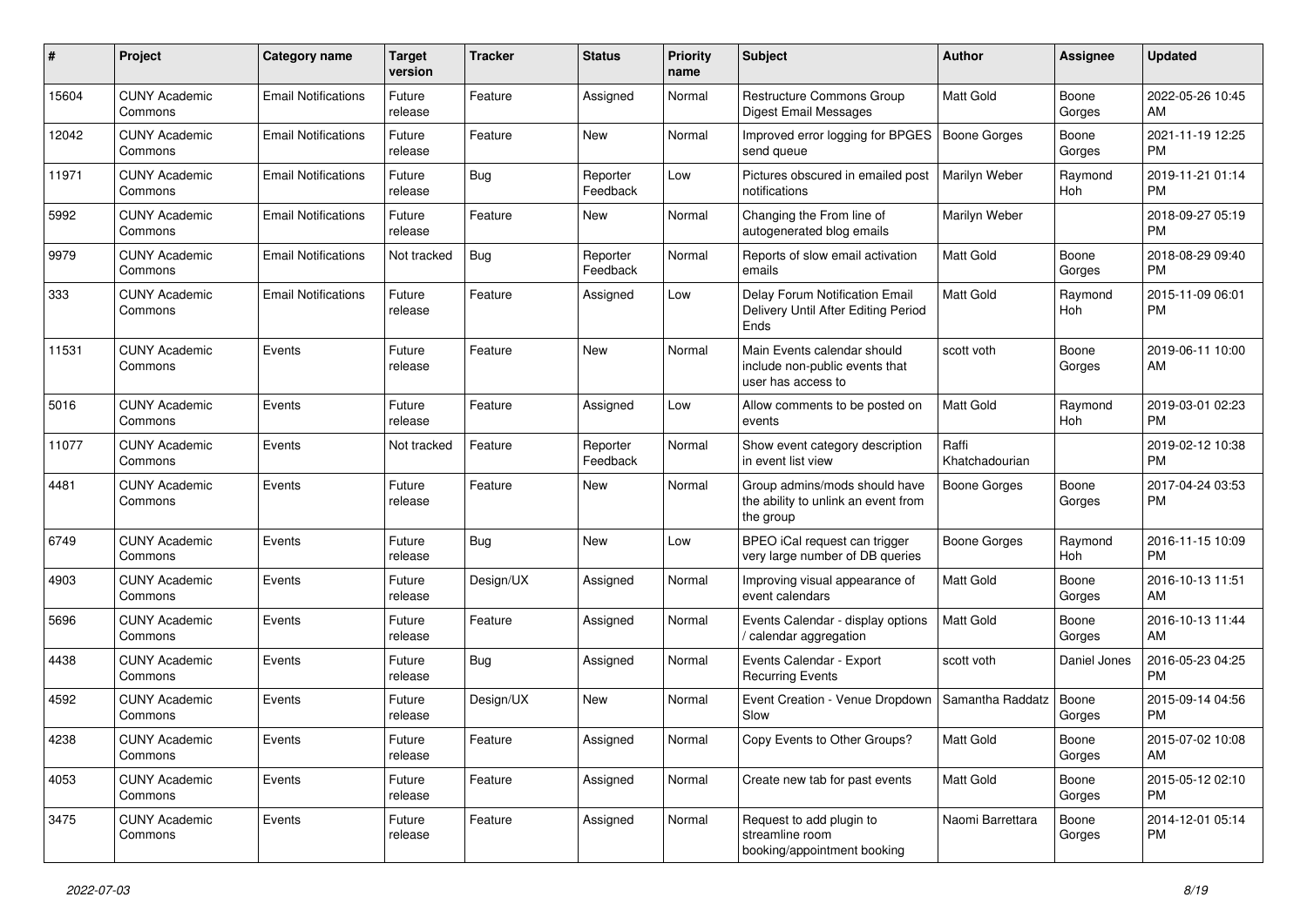| $\#$  | Project                         | <b>Category name</b> | <b>Target</b><br>version | <b>Tracker</b> | <b>Status</b>        | Priority<br>name | <b>Subject</b>                                                               | <b>Author</b>    | <b>Assignee</b>     | <b>Updated</b>                |
|-------|---------------------------------|----------------------|--------------------------|----------------|----------------------|------------------|------------------------------------------------------------------------------|------------------|---------------------|-------------------------------|
| 3580  | <b>CUNY Academic</b><br>Commons | Group Blogs          | Future<br>release        | Feature        | New                  | Normal           | Multiple blogs per group                                                     | Boone Gorges     | Boone<br>Gorges     | 2018-02-20 02:02<br><b>PM</b> |
| 8756  | <b>CUNY Academic</b><br>Commons | Group Blogs          | Future<br>release        | Feature        | Hold                 | Normal           | Connect multiple blogs to one<br>group?                                      | Matt Gold        | Boone<br>Gorges     | 2017-09-30 10:42<br>AM        |
| 5317  | <b>CUNY Academic</b><br>Commons | Group Blogs          | Not tracked              | <b>Bug</b>     | Reporter<br>Feedback | Normal           | Notifications of New Post Didn't<br>Come                                     | Luke Waltzer     | Samantha<br>Raddatz | 2016-03-21 10:41<br><b>PM</b> |
| 653   | <b>CUNY Academic</b><br>Commons | <b>Group Blogs</b>   | Future<br>release        | Feature        | Assigned             | Normal           | Redesign Integration of Groups<br>and Blogs                                  | <b>Matt Gold</b> | Samantha<br>Raddatz | 2015-11-09 05:40<br><b>PM</b> |
| 12091 | <b>CUNY Academic</b><br>Commons | <b>Group Files</b>   | Future<br>release        | Feature        | New                  | Normal           | Improved pre-upload file validation<br>for bp-group-documents                | Boone Gorges     | Boone<br>Gorges     | 2019-11-14 01:21<br><b>PM</b> |
| 11834 | <b>CUNY Academic</b><br>Commons | <b>Group Files</b>   | Future<br>release        | Feature        | New                  | Normal           | Improved tools for managing<br>group file folders                            | Boone Gorges     | Sonja Leix          | 2019-09-06 03:55<br><b>PM</b> |
| 1192  | <b>CUNY Academic</b><br>Commons | <b>Group Files</b>   | Future<br>release        | Feature        | Assigned             | Low              | When posting group files, allow<br>users to add a category without<br>saving | <b>Matt Gold</b> | Raymond<br>Hoh      | 2015-11-09 05:53<br><b>PM</b> |
| 3354  | <b>CUNY Academic</b><br>Commons | Group Files          | Future<br>release        | Feature        | Assigned             | Low              | Allow Group Download of Multiple<br><b>Selected Files</b>                    | Matt Gold        | Chris Stein         | 2014-08-01 08:50<br>AM        |
| 3080  | <b>CUNY Academic</b><br>Commons | <b>Group Files</b>   | Future<br>release        | Feature        | Assigned             | Low              | Create a system to keep track of<br>file changes                             | Matt Gold        | Boone<br>Gorges     | 2014-02-26 10:04<br><b>PM</b> |
| 13457 | <b>CUNY Academic</b><br>Commons | Group Forums         | 2.0.3                    | <b>Bug</b>     | <b>New</b>           | High             | Forum post not sending<br>notifications                                      | Filipa Calado    | Raymond<br>Hoh      | 2022-06-29 11:32<br>AM        |
| 13199 | <b>CUNY Academic</b><br>Commons | Group Forums         | Future<br>release        | Feature        | New                  | Normal           | Favoring Groups over bbPress<br>plugin                                       | Colin McDonald   | Colin<br>McDonald   | 2021-11-19 12:28<br><b>PM</b> |
| 13358 | <b>CUNY Academic</b><br>Commons | Group Forums         | Future<br>release        | Feature        | <b>New</b>           | Normal           | Improved UI for group forum<br>threading settings                            | Boone Gorges     | Raymond<br>Hoh      | 2021-11-19 12:27<br><b>PM</b> |
| 13328 | <b>CUNY Academic</b><br>Commons | Group Forums         | Not tracked              | Bug            | Reporter<br>Feedback | Normal           | cross-posting in two related<br>groups                                       | Marilyn Weber    | Raymond<br>Hoh      | 2020-09-15 10:39<br><b>PM</b> |
| 10659 | <b>CUNY Academic</b><br>Commons | Group Forums         | Future<br>release        | Feature        | Assigned             | Normal           | Post to multiple groups via email                                            | <b>Matt Gold</b> | Raymond<br>Hoh      | 2018-11-15 12:54<br>AM        |
| 9835  | <b>CUNY Academic</b><br>Commons | Group Forums         | Future<br>release        | Bug            | Assigned             | Normal           | add a "like" function?                                                       | Marilyn Weber    | <b>Erik Trainer</b> | 2018-06-05 01:49<br><b>PM</b> |
| 7928  | <b>CUNY Academic</b><br>Commons | Group Forums         | Not tracked              | Bug            | New                  | Normal           | Duplicate Forum post                                                         | Luke Waltzer     | Raymond<br>Hoh      | 2017-04-11 09:27<br><b>PM</b> |
| 6392  | <b>CUNY Academic</b><br>Commons | Group Forums         | Future<br>release        | Design/UX      | Assigned             | Low              | Composition/Preview Panes in<br>Forum Posts                                  | Luke Waltzer     | Paige Dupont        | 2016-10-21 04:26<br><b>PM</b> |
| 5268  | <b>CUNY Academic</b><br>Commons | Group Forums         | Future<br>release        | <b>Bug</b>     | Assigned             | Normal           | Long-time to post to multiple<br>groups                                      | Luke Waltzer     | Daniel Jones        | 2016-09-07 06:31<br><b>PM</b> |
| 3192  | <b>CUNY Academic</b><br>Commons | Group Forums         | Future<br>release        | Feature        | Assigned             | Normal           | Customizable forum views for<br>bbPress 2.x group forums                     | Boone Gorges     | Raymond<br>Hoh      | 2015-11-09 12:47<br><b>PM</b> |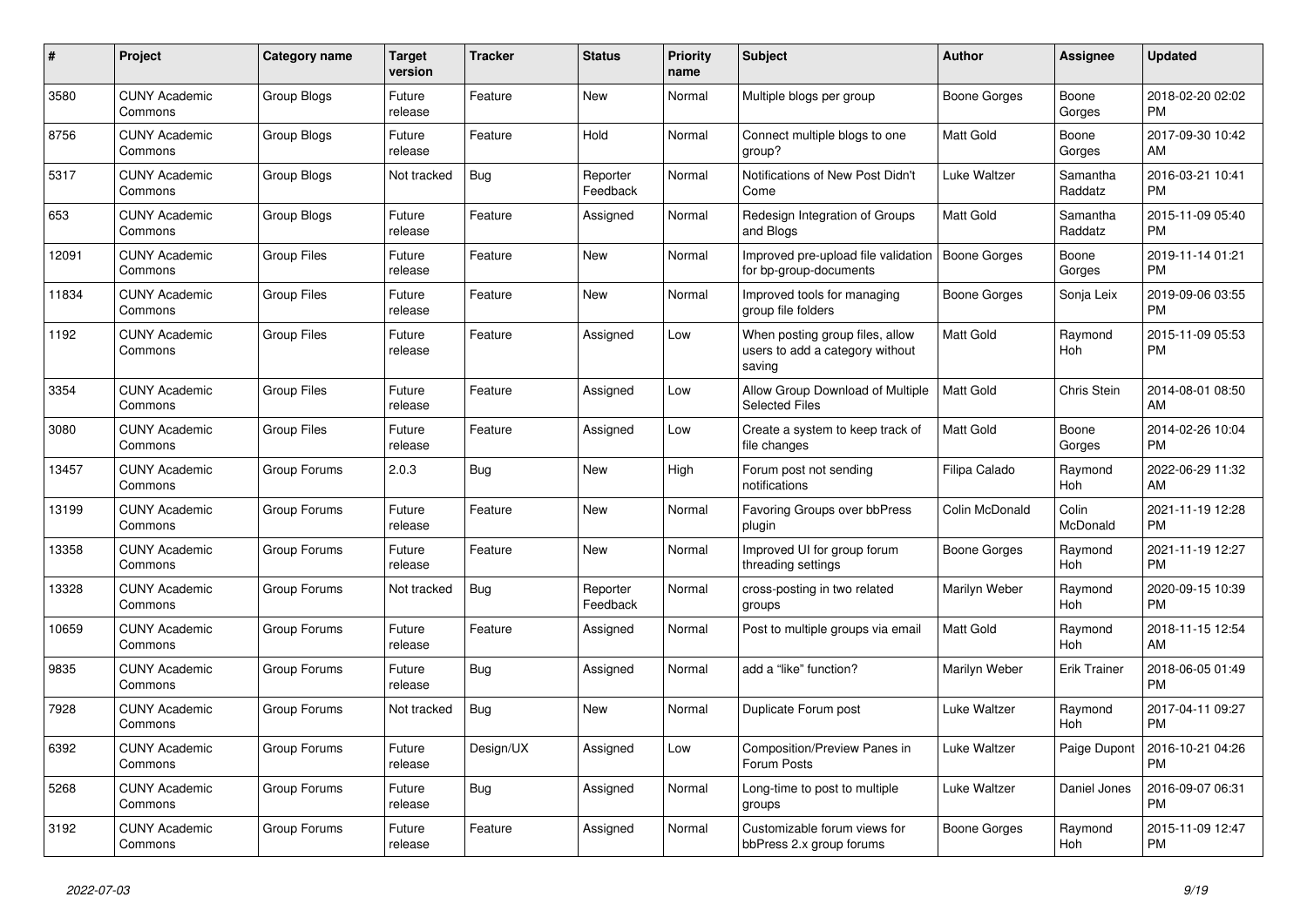| #     | Project                         | Category name     | Target<br>version | Tracker       | <b>Status</b>        | <b>Priority</b><br>name | <b>Subject</b>                                                                             | <b>Author</b>     | Assignee            | <b>Updated</b>                |
|-------|---------------------------------|-------------------|-------------------|---------------|----------------------|-------------------------|--------------------------------------------------------------------------------------------|-------------------|---------------------|-------------------------------|
| 4221  | <b>CUNY Academic</b><br>Commons | Group Forums      | Future<br>release | Design/UX     | Assigned             | Normal                  | Add 'Number of Posts' display<br>option to Forum page                                      | Samantha Raddatz  | Samantha<br>Raddatz | 2015-06-26 02:21<br><b>PM</b> |
| 3059  | <b>CUNY Academic</b><br>Commons | Group Forums      | Future<br>release | Design/UX     | New                  | Normal                  | Forum Post Permissable Content<br><b>Explanatory Text</b>                                  | Chris Stein       | <b>Chris Stein</b>  | 2015-04-02 11:27<br>AM        |
| 3193  | <b>CUNY Academic</b><br>Commons | Group Forums      | Future<br>release | Feature       | Assigned             | Normal                  | bbPress 2.x dynamic roles and<br><b>RBE</b>                                                | Boone Gorges      | Boone<br>Gorges     | 2014-09-30 01:30<br><b>PM</b> |
| 585   | <b>CUNY Academic</b><br>Commons | Group Forums      | Future<br>release | Feature       | Assigned             | Normal                  | Merge Forum Topics                                                                         | Sarah Morgano     | Boone<br>Gorges     | 2011-07-06 04:11<br><b>PM</b> |
| 2610  | <b>CUNY Academic</b><br>Commons | Group Invitations | Future<br>release | Feature       | Assigned             | Low                     | Request: Custom invitation<br>message to group invites                                     | local admin       | Boone<br>Gorges     | 2015-11-09 06:13<br><b>PM</b> |
| 1456  | <b>CUNY Academic</b><br>Commons | Group Invitations | Future<br>release | Feature       | Reporter<br>Feedback | Low                     | Invite to Group Button from Profile<br>Field                                               | <b>Matt Gold</b>  | Samantha<br>Raddatz | 2015-11-09 05:59<br><b>PM</b> |
| 3308  | <b>CUNY Academic</b><br>Commons | Group Invitations | Future<br>release | Feature       | Assigned             | Normal                  | Allow members to rescind group<br>invitations                                              | Matt Gold         | Boone<br>Gorges     | 2015-04-01 08:53<br><b>PM</b> |
| 3419  | <b>CUNY Academic</b><br>Commons | Group Invitations | 1.6.14            | Bug           | Testing<br>Required  | Normal                  | Neatening the display of<br>messages on group requests                                     | Matt Gold         | Boone<br>Gorges     | 2014-09-01 09:29<br><b>PM</b> |
| 13650 | <b>CUNY Academic</b><br>Commons | Group Library     | Future<br>release | Feature       | New                  | Normal                  | Forum Attachments in Group<br>Library                                                      | Laurie Hurson     |                     | 2021-11-19 12:30<br><b>PM</b> |
| 14309 | <b>CUNY Academic</b><br>Commons | Group Library     | Future<br>release | Feature       | New                  | Normal                  | Better handling of<br>bp_group_document file download<br>attempts when file is not present | Boone Gorges      | Boone<br>Gorges     | 2021-11-19 12:28<br><b>PM</b> |
| 13370 | <b>CUNY Academic</b><br>Commons | Group Library     | Future<br>release | Feature       | New                  | Normal                  | Library bulk deletion and folder<br>editing                                                | Colin McDonald    | Boone<br>Gorges     | 2020-10-13 10:41<br>AM        |
| 7115  | <b>CUNY Academic</b><br>Commons | Groups (misc)     | Future<br>release | Feature       | Reporter<br>Feedback | Normal                  | make licensing info clear during<br>group creation                                         | Matt Gold         | Raymond<br>Hoh      | 2020-12-08 11:32<br>AM        |
| 12446 | <b>CUNY Academic</b><br>Commons | Groups (misc)     | Future<br>release | Feature       | Reporter<br>Feedback | Normal                  | Toggle default site to group forum<br>posting                                              | Laurie Hurson     | Laurie Hurson       | 2020-03-10 11:57<br>AM        |
| 1544  | <b>CUNY Academic</b><br>Commons | Groups (misc)     | Future<br>release | Feature       | Reporter<br>Feedback | Normal                  | Group Filtering and Sorting                                                                | Matt Gold         | Chris Stein         | 2019-03-01 02:25<br><b>PM</b> |
| 9015  | <b>CUNY Academic</b><br>Commons | Groups (misc)     | Not tracked       | Outreach      | Assigned             | Normal                  | Email group admins the email<br>addresses of their groups                                  | <b>Matt Gold</b>  | Matt Gold           | 2018-01-02 09:54<br>AM        |
| 481   | <b>CUNY Academic</b><br>Commons | Groups (misc)     | Future<br>release | Feature       | Assigned             | Normal                  | ability to archive inactive groups<br>and blogs                                            | Michael Mandiberg | Samantha<br>Raddatz | 2015-11-09 05:56<br><b>PM</b> |
| 3458  | <b>CUNY Academic</b><br>Commons | Groups (misc)     | Future<br>release | Feature       | Assigned             | Normal                  | Filter Members of Group by<br>Campus                                                       | Michael Smith     | Samantha<br>Raddatz | 2014-09-26 08:32<br><b>PM</b> |
| 12392 | <b>CUNY Academic</b><br>Commons | Help/Codex        | Not tracked       | Documentation | New                  | Normal                  | <b>Updates to Common Commons</b><br>Questions on Help Page                                 | scott voth        | Margaret<br>Galvan  | 2020-02-11 10:53<br>AM        |
| 11883 | <b>CUNY Academic</b><br>Commons | Help/Codex        | Not tracked       | Support       | <b>New</b>           | Normal                  | Need Embedding Help Page<br>Update (Tableau)                                               | Anthony Wheeler   | scott voth          | 2019-09-24 08:49<br>AM        |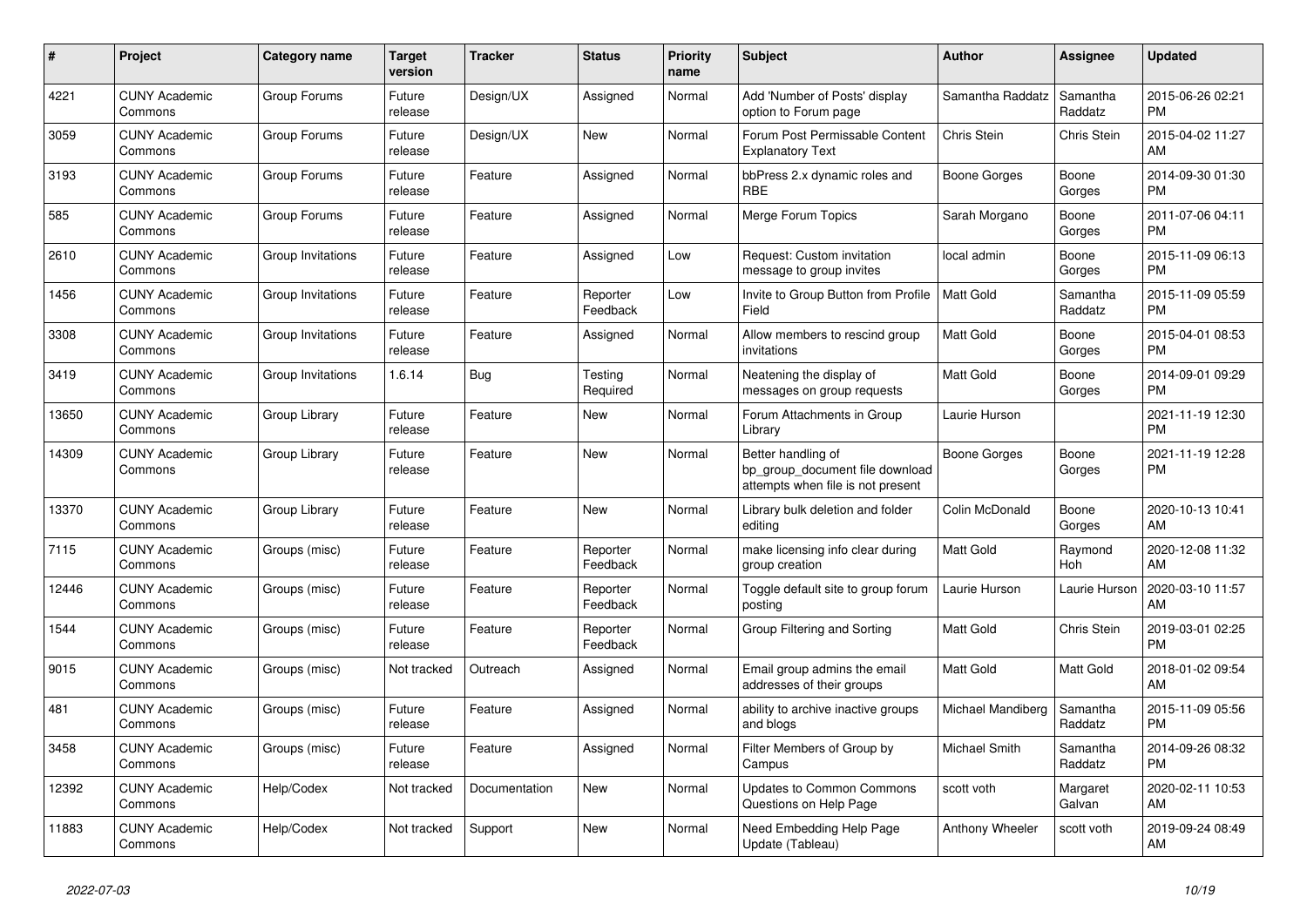| #     | Project                         | <b>Category name</b>           | <b>Target</b><br>version | <b>Tracker</b> | <b>Status</b> | Priority<br>name | <b>Subject</b>                                                                             | Author              | <b>Assignee</b>   | <b>Updated</b>                |
|-------|---------------------------------|--------------------------------|--------------------------|----------------|---------------|------------------|--------------------------------------------------------------------------------------------|---------------------|-------------------|-------------------------------|
| 4980  | <b>CUNY Academic</b><br>Commons | Home Page                      | Future<br>release        | Feature        | Assigned      | Normal           | CAC Featured Content -- Adding<br>Randomization                                            | <b>Matt Gold</b>    | Boone<br>Gorges   | 2016-12-12 03:01<br><b>PM</b> |
| 6995  | <b>CUNY Academic</b><br>Commons | Home Page                      | Not tracked              | <b>Bug</b>     | Assigned      | Normal           | member filter on homepage not<br>workina                                                   | Matt Gold           | Raymond<br>Hoh    | 2016-12-11 09:46<br><b>PM</b> |
| 1888  | <b>CUNY Academic</b><br>Commons | Home Page                      | Future<br>release        | Feature        | Assigned      | Normal           | Refactor BP MPO Activity Filter to<br>support proper pagination                            | Sarah Morgano       | Boone<br>Gorges   | 2014-05-01 07:11<br><b>PM</b> |
| 1983  | <b>CUNY Academic</b><br>Commons | Home Page                      | Future<br>release        | Feature        | Assigned      | Low              | Media Library integration with<br>Featured Content plugin                                  | Boone Gorges        | Dominic<br>Giglio | 2014-03-17 10:34<br>AM        |
| 10580 | <b>CUNY Academic</b><br>Commons | Information<br>Architecture    | Future<br>release        | Design/UX      | New           | Normal           | Primary nav item review                                                                    | <b>Boone Gorges</b> | Sara Cannon       | 2022-06-28 01:29<br><b>PM</b> |
| 13891 | <b>CUNY Academic</b><br>Commons | Internal Tools and<br>Workflow | 2.1.0                    | Feature        | New           | Normal           | Migrate automated linting to<br>GitHub Actions                                             | <b>Boone Gorges</b> | Jeremy Felt       | 2022-06-29 11:13<br>AM        |
| 15194 | <b>CUNY Academic</b><br>Commons | Internal Tools and<br>Workflow | 2.1.0                    | Feature        | New           | Normal           | PHPCS sniff for un-restored<br>switch to blog() calls                                      | Boone Gorges        | Jeremy Felt       | 2022-05-26 10:45<br>AM        |
| 3230  | <b>CUNY Academic</b><br>Commons | Internal Tools and<br>Workflow | Not tracked              | Feature        | Assigned      | High             | Scripts for quicker<br>provisioning/updating of<br>development environments                | <b>Boone Gorges</b> | Boone<br>Gorges   | 2016-01-26 04:54<br><b>PM</b> |
| 12382 | <b>CUNY Academic</b><br>Commons | Membership                     | Not tracked              | Support        | New           | Normal           | Email request change                                                                       | Marilyn Weber       | Marilyn<br>Weber  | 2020-02-06 12:56<br>PM        |
| 5234  | <b>CUNY Academic</b><br>Commons | Membership                     | Future<br>release        | Feature        | Assigned      | Normal           | Write Unconfirmed patch for WP                                                             | <b>Boone Gorges</b> | Boone<br>Gorges   | 2016-10-24 11:18<br>AM        |
| 3517  | <b>CUNY Academic</b><br>Commons | My Commons                     | Future<br>release        | Feature        | Assigned      | Normal           | Mute/Unmute My Commons<br>updates                                                          | Matt Gold           | Raymond<br>Hoh    | 2015-11-09 01:19<br><b>PM</b> |
| 3565  | <b>CUNY Academic</b><br>Commons | My Commons                     | Not tracked              | Documentation  | New           | Normal           | Load Newest inconsistencies                                                                | Chris Stein         | scott voth        | 2015-11-09 01:16<br><b>PM</b> |
| 4535  | <b>CUNY Academic</b><br>Commons | My Commons                     | Future<br>release        | Bug            | <b>New</b>    | Low              | My Commons filter issue                                                                    | scott voth          | Raymond<br>Hoh    | 2015-09-01 11:17<br>AM        |
| 3536  | <b>CUNY Academic</b><br>Commons | My Commons                     | Future<br>release        | Feature        | Assigned      | Normal           | Infinite Scroll on My Commons<br>page                                                      | <b>Matt Gold</b>    | Raymond<br>Hoh    | 2015-04-13 04:42<br><b>PM</b> |
| 3577  | <b>CUNY Academic</b><br>Commons | My Commons                     | Future<br>release        | Design/UX      | Assigned      | Normal           | Replies to items in My Commons                                                             | Matt Gold           | Raymond<br>Hoh    | 2015-04-09 05:19<br><b>PM</b> |
| 3330  | <b>CUNY Academic</b><br>Commons | My Commons                     | Future<br>release        | Feature        | Assigned      | Normal           | "Commons Information" tool                                                                 | <b>Boone Gorges</b> | Chris Stein       | 2014-09-22 08:46<br><b>PM</b> |
| 9028  | <b>CUNY Academic</b><br>Commons | Onboarding                     | Future<br>release        | Feature        | Assigned      | Normal           | suggest groups to new members<br>during the registration process                           | Matt Gold           | Chris Stein       | 2018-10-24 12:34<br>PM        |
| 9895  | <b>CUNY Academic</b><br>Commons | Onboarding                     | Future<br>release        | Feature        | Assigned      | Normal           | Add "Accept Invitation"<br>link/button/function to Group<br>and/or Site invitation emails? | Luke Waltzer        | Boone<br>Gorges   | 2018-06-07 12:42<br>PM        |
| 8440  | <b>CUNY Academic</b><br>Commons | Onboarding                     | Not tracked              | Bug            | New           | Normal           | Create Test Email Accounts for<br><b>Onboarding Project</b>                                | Stephen Real        | Stephen Real      | 2017-08-01 09:49<br><b>PM</b> |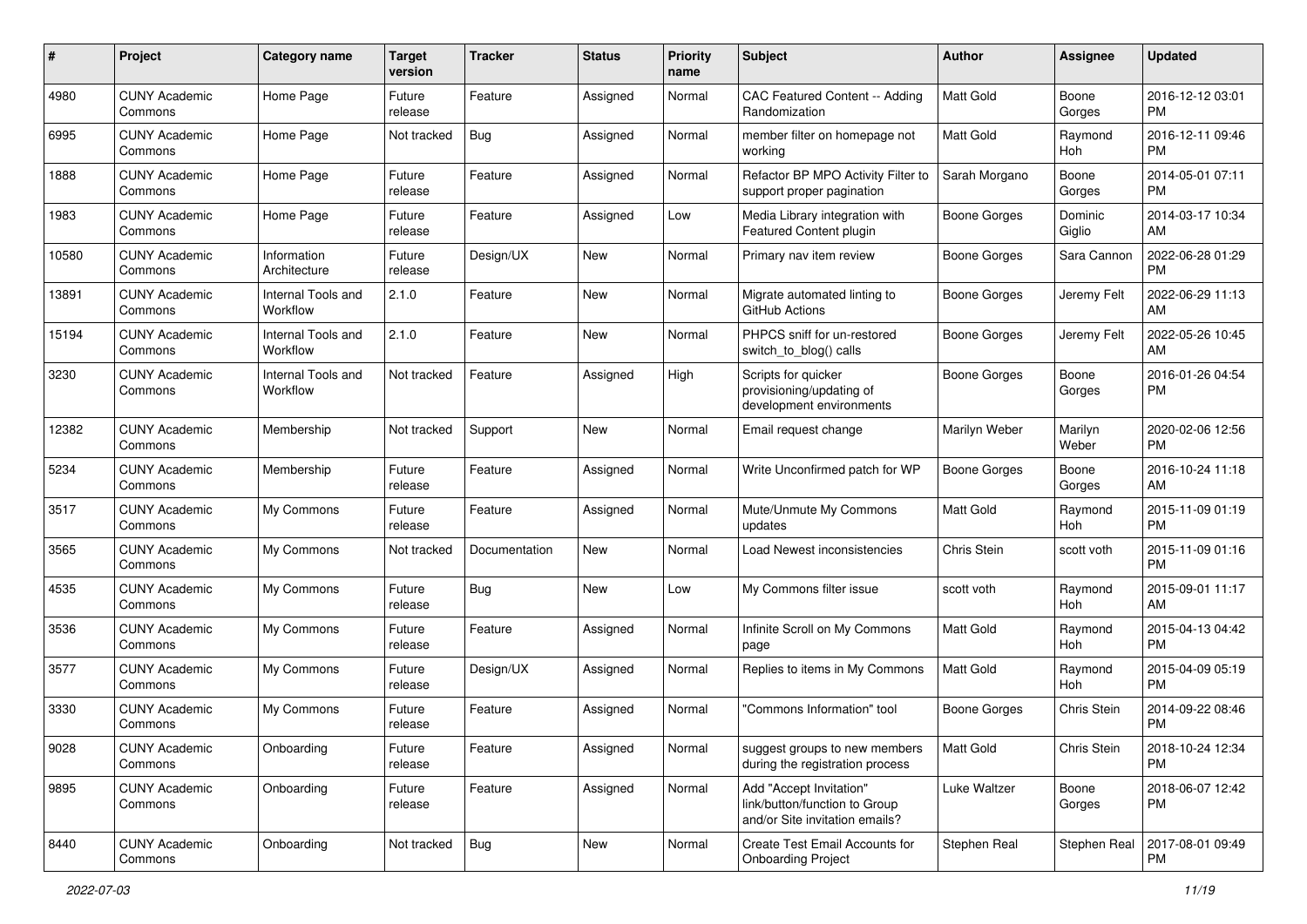| #     | Project                         | <b>Category name</b>    | <b>Target</b><br>version | <b>Tracker</b> | <b>Status</b>        | Priority<br>name | <b>Subject</b>                                                                 | <b>Author</b>           | <b>Assignee</b>     | <b>Updated</b>                |
|-------|---------------------------------|-------------------------|--------------------------|----------------|----------------------|------------------|--------------------------------------------------------------------------------|-------------------------|---------------------|-------------------------------|
| 5955  | <b>CUNY Academic</b><br>Commons | Outreach                | Future<br>release        | Feature        | Assigned             | Normal           | Create auto-newsletter for<br>commons members                                  | Matt Gold               | Luke Waltzer        | 2016-08-30 10:34<br>AM        |
| 15242 | <b>CUNY Academic</b><br>Commons | Performance             | Not tracked              | Bug            | Reporter<br>Feedback | Normal           | Slugist site                                                                   | Raffi<br>Khatchadourian | Boone<br>Gorges     | 2022-02-07 11:14<br>AM        |
| 14908 | <b>CUNY Academic</b><br>Commons | Performance             |                          | <b>Bug</b>     | New                  | Normal           | Stale object cache on cdev                                                     | Raymond Hoh             | Boone<br>Gorges     | 2021-12-07 09:45<br>AM        |
| 10794 | <b>CUNY Academic</b><br>Commons | Performance             | Not tracked              | <b>Bug</b>     | <b>New</b>           | Normal           | Memcached connection<br>occasionally breaks                                    | Boone Gorges            | Boone<br>Gorges     | 2018-12-06 03:30<br><b>PM</b> |
| 14787 | <b>CUNY Academic</b><br>Commons | <b>Plugin Packages</b>  | Future<br>release        | Feature        | New                  | Normal           | Creating a "Design" plugin<br>package                                          | Laurie Hurson           | scott voth          | 2022-04-27 04:56<br><b>PM</b> |
| 14184 | <b>CUNY Academic</b><br>Commons | <b>Public Portfolio</b> | Future<br>release        | Feature        | New                  | Normal           | Centralized mechanism for storing<br>Campus affiliations                       | Boone Gorges            | Boone<br>Gorges     | 2022-01-04 11:35<br>AM        |
| 10354 | <b>CUNY Academic</b><br>Commons | <b>Public Portfolio</b> | Future<br>release        | Feature        | <b>New</b>           | Normal           | Opt out of Having a Profile Page                                               | scott voth              | Chris Stein         | 2020-05-12 10:43<br>AM        |
| 11496 | <b>CUNY Academic</b><br>Commons | <b>Public Portfolio</b> | 1.15.2                   | Support        | New                  | Normal           | Replace Twitter Icon on Member<br>Portfolio page                               | scott voth              | Boone<br>Gorges     | 2019-06-06 01:03<br><b>PM</b> |
| 3768  | <b>CUNY Academic</b><br>Commons | <b>Public Portfolio</b> | Future<br>release        | Feature        | Assigned             | Normal           | Institutions/Past positions on<br>public portfolios                            | Matt Gold               | Boone<br>Gorges     | 2018-04-23 10:44<br>AM        |
| 2881  | <b>CUNY Academic</b><br>Commons | <b>Public Portfolio</b> | Future<br>release        | Feature        | Assigned             | Normal           | Redesign the UX for Profiles                                                   | Chris Stein             | Chris Stein         | 2016-10-13 12:45<br><b>PM</b> |
| 5827  | <b>CUNY Academic</b><br>Commons | <b>Public Portfolio</b> | Future<br>release        | Bug            | Assigned             | Normal           | Academic Interests square bracket<br>links not working                         | scott voth              | Chris Stein         | 2016-08-11 11:59<br><b>PM</b> |
| 2013  | <b>CUNY Academic</b><br>Commons | <b>Public Portfolio</b> | Future<br>release        | Feature        | Assigned             | Low              | Have Profile Privacy Options show   Matt Gold<br>up only for filled-in fields  |                         | Boone<br>Gorges     | 2015-11-09 06:09<br><b>PM</b> |
| 4622  | <b>CUNY Academic</b><br>Commons | <b>Public Portfolio</b> | Future<br>release        | Design/UX      | <b>New</b>           | Normal           | <b>Profile Visibility Settings</b>                                             | Samantha Raddatz        | Samantha<br>Raddatz | 2015-09-21 12:18<br><b>PM</b> |
| 4404  | <b>CUNY Academic</b><br>Commons | <b>Public Portfolio</b> | Future<br>release        | Design/UX      | Assigned             | Normal           | Change color of permissions info<br>on portfolio editing interface             | <b>Matt Gold</b>        | Samantha<br>Raddatz | 2015-08-11 05:28<br><b>PM</b> |
| 4253  | <b>CUNY Academic</b><br>Commons | <b>Public Portfolio</b> | Future<br>release        | Design/UX      | New                  | Normal           | Encourage users to add portfolio<br>content                                    | Samantha Raddatz        | Samantha<br>Raddatz | 2015-07-07 11:32<br>AM        |
| 3770  | <b>CUNY Academic</b><br>Commons | <b>Public Portfolio</b> | Future<br>release        | Feature        | Assigned             | Normal           | Improve Layout/Formatting of<br>Positions Area on Public Portfolios            | Matt Gold               | Chris Stein         | 2015-04-01 09:17<br><b>PM</b> |
| 3042  | <b>CUNY Academic</b><br>Commons | <b>Public Portfolio</b> | Future<br>release        | Feature        | Assigned             | Normal           | Browsing member interests                                                      | <b>Matt Gold</b>        | Boone<br>Gorges     | 2015-03-21 09:04<br><b>PM</b> |
| 2832  | <b>CUNY Academic</b><br>Commons | <b>Public Portfolio</b> | Future<br>release        | Feature        | Assigned             | Normal           | Improve interface for (not)<br>auto-linking profile fields                     | Boone Gorges            | Chris Stein         | 2015-01-05 08:52<br><b>PM</b> |
| 2753  | <b>CUNY Academic</b><br>Commons | <b>Public Portfolio</b> | Future<br>release        | Feature        | New                  | Normal           | Create actual actual tagification in<br>academic interests and other<br>fields | Micki Kaufman           | Boone<br>Gorges     | 2015-01-05 08:52<br><b>PM</b> |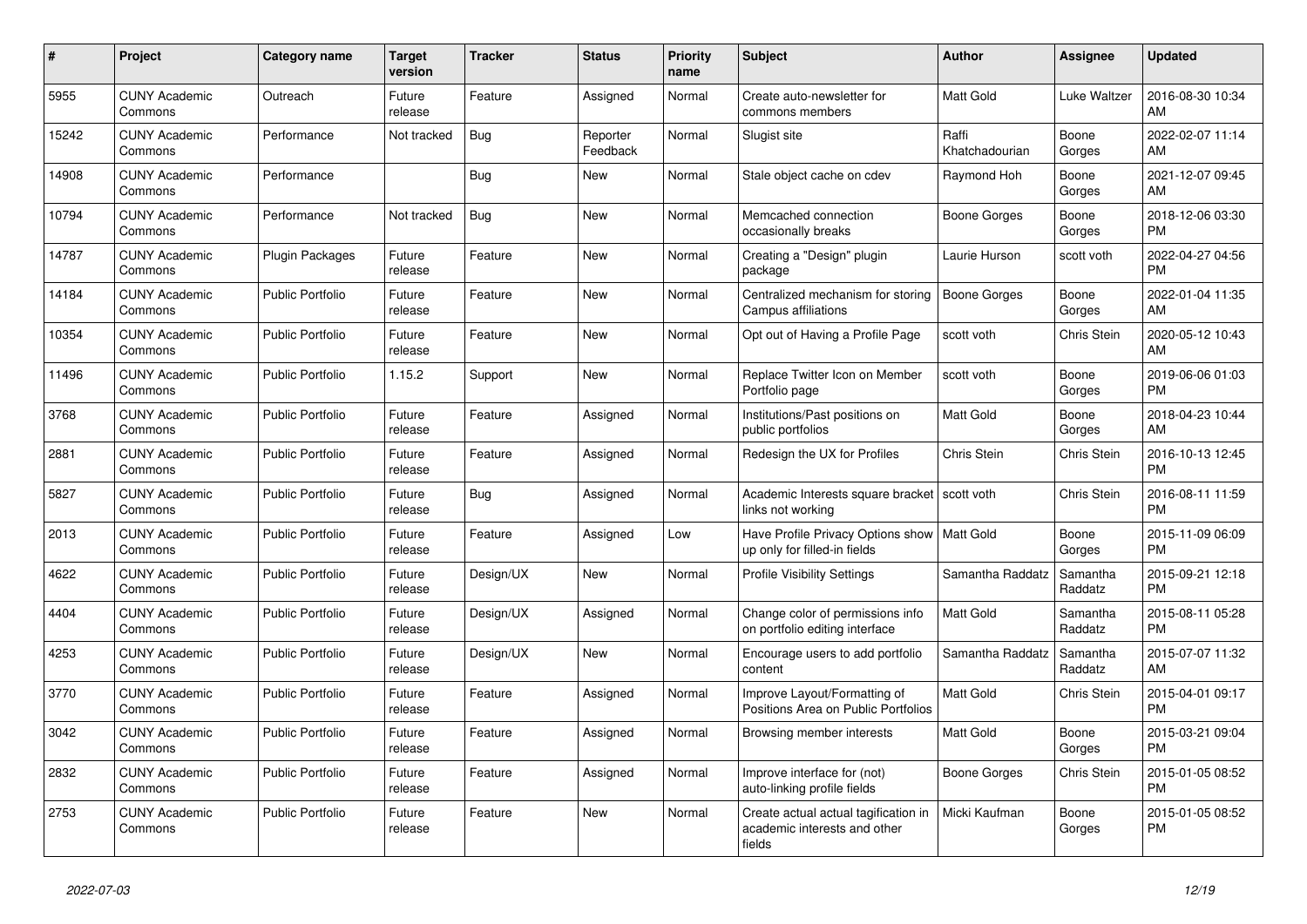| #     | <b>Project</b>                  | Category name           | <b>Target</b><br>version | <b>Tracker</b> | <b>Status</b>        | <b>Priority</b><br>name | <b>Subject</b>                                                           | <b>Author</b>    | Assignee            | <b>Updated</b>                |
|-------|---------------------------------|-------------------------|--------------------------|----------------|----------------------|-------------------------|--------------------------------------------------------------------------|------------------|---------------------|-------------------------------|
| 3220  | <b>CUNY Academic</b><br>Commons | <b>Public Portfolio</b> | Future<br>release        | Feature        | Assigned             | Normal                  | Add indent/outdent option to<br>Formatting Buttons on Profile<br>Page    | <b>Matt Gold</b> | Boone<br>Gorges     | 2014-05-21 10:39<br><b>PM</b> |
| 3048  | <b>CUNY Academic</b><br>Commons | <b>Public Portfolio</b> | Future<br>release        | Feature        | New                  | Low                     | Images for rich text profile fields                                      | Boone Gorges     | Boone<br>Gorges     | 2014-02-19 12:56<br><b>PM</b> |
| 12247 | <b>CUNY Academic</b><br>Commons | Publicity               | Not tracked              | Support        | New                  | Normal                  | <b>Screenshot of First Commons</b><br>Homepage                           | scott voth       | scott voth          | 2020-01-14 12:08<br><b>PM</b> |
| 9643  | <b>CUNY Academic</b><br>Commons | Publicity               | Not tracked              | Feature        | <b>New</b>           | Normal                  | Create a page on the Commons<br>for logos etc.                           | Stephen Real     | Stephen Real        | 2018-04-24 10:53<br>AM        |
| 6115  | <b>CUNY Academic</b><br>Commons | Publicity               | Not tracked              | Feature        | Assigned             | Normal                  | create digital signage for GC                                            | Matt Gold        | scott voth          | 2016-10-11 10:09<br><b>PM</b> |
| 6014  | <b>CUNY Academic</b><br>Commons | Publicity               | Future<br>release        | Publicity      | Reporter<br>Feedback | Normal                  | Google search listing                                                    | <b>Matt Gold</b> | Boone<br>Gorges     | 2016-09-21 03:48<br><b>PM</b> |
| 3510  | <b>CUNY Academic</b><br>Commons | Publicity               | 1.7                      | Publicity      | Assigned             | Normal                  | Post on the News Blog re: 'My<br>Commons'                                | Micki Kaufman    | Sarah<br>Morgano    | 2014-10-15 11:18<br>AM        |
| 3511  | <b>CUNY Academic</b><br>Commons | Publicity               | 1.7                      | Publicity      | Assigned             | Normal                  | Social media for 1.7                                                     | Micki Kaufman    | Sarah<br>Morgano    | 2014-10-14 03:32<br><b>PM</b> |
| 3509  | <b>CUNY Academic</b><br>Commons | Publicity               | 1.7                      | Publicity      | New                  | Normal                  | Create 1.7 digital signage imagery                                       | Micki Kaufman    | Marilyn<br>Weber    | 2014-10-01 12:40<br><b>PM</b> |
| 3506  | <b>CUNY Academic</b><br>Commons | Publicity               | 1.7                      | Publicity      | <b>New</b>           | Normal                  | Prepare 1.7 email messaging                                              | Micki Kaufman    | Micki<br>Kaufman    | 2014-10-01 12:36<br><b>PM</b> |
| 11945 | <b>CUNY Academic</b><br>Commons | Reckoning               | Future<br>release        | Feature        | Reporter<br>Feedback | Normal                  | Add Comments bubble to<br>Reckoning views                                | Boone Gorges     | Boone<br>Gorges     | 2019-11-12 05:14<br><b>PM</b> |
| 3615  | <b>CUNY Academic</b><br>Commons | Redmine                 | Not tracked              | Feature        | New                  | Low                     | Create Redmine issues via email                                          | Dominic Giglio   | Boone<br>Gorges     | 2017-11-16 11:36<br>AM        |
| 940   | <b>CUNY Academic</b><br>Commons | Redmine                 | Future<br>release        | Feature        | Assigned             | Low                     | Communication with users after<br>releases                               | <b>Matt Gold</b> | Dominic<br>Giglio   | 2012-09-09 04:36<br><b>PM</b> |
| 11860 | <b>CUNY Academic</b><br>Commons | Registration            | Future<br>release        | Feature        | <b>New</b>           | Normal                  | <b>Ensure Students Are Aware They</b><br>Can Use Aliases At Registration | scott voth       |                     | 2019-09-24 08:46<br>AM        |
| 10273 | <b>CUNY Academic</b><br>Commons | Registration            | Not tracked              | Support        | Reporter<br>Feedback | Normal                  | users combining CF and campus<br>address                                 | Marilyn Weber    |                     | 2019-09-18 10:58<br>AM        |
| 5225  | <b>CUNY Academic</b><br>Commons | Registration            | Future<br>release        | Feature        | Assigned             | Normal                  | On-boarding Issues                                                       | Luke Waltzer     | Samantha<br>Raddatz | 2016-02-12 02:58<br><b>PM</b> |
| 308   | <b>CUNY Academic</b><br>Commons | Registration            | Future<br>release        | Feature        | <b>New</b>           | Normal                  | Group recommendations for<br>signup process                              | Boone Gorges     | Samantha<br>Raddatz | 2015-11-09 05:07<br><b>PM</b> |
| 370   | <b>CUNY Academic</b><br>Commons | Registration            | Future<br>release        | Feature        | Assigned             | High                    | <b>Guest Accounts</b>                                                    | <b>Matt Gold</b> | Matt Gold           | 2015-04-09 09:33<br><b>PM</b> |
| 16177 | <b>CUNY Academic</b><br>Commons | Reply By Email          |                          | Bug            | <b>New</b>           | Normal                  | Switch to Inbound mode for RBE                                           | Raymond Hoh      | Raymond<br>Hoh      | 2022-05-30 04:32<br><b>PM</b> |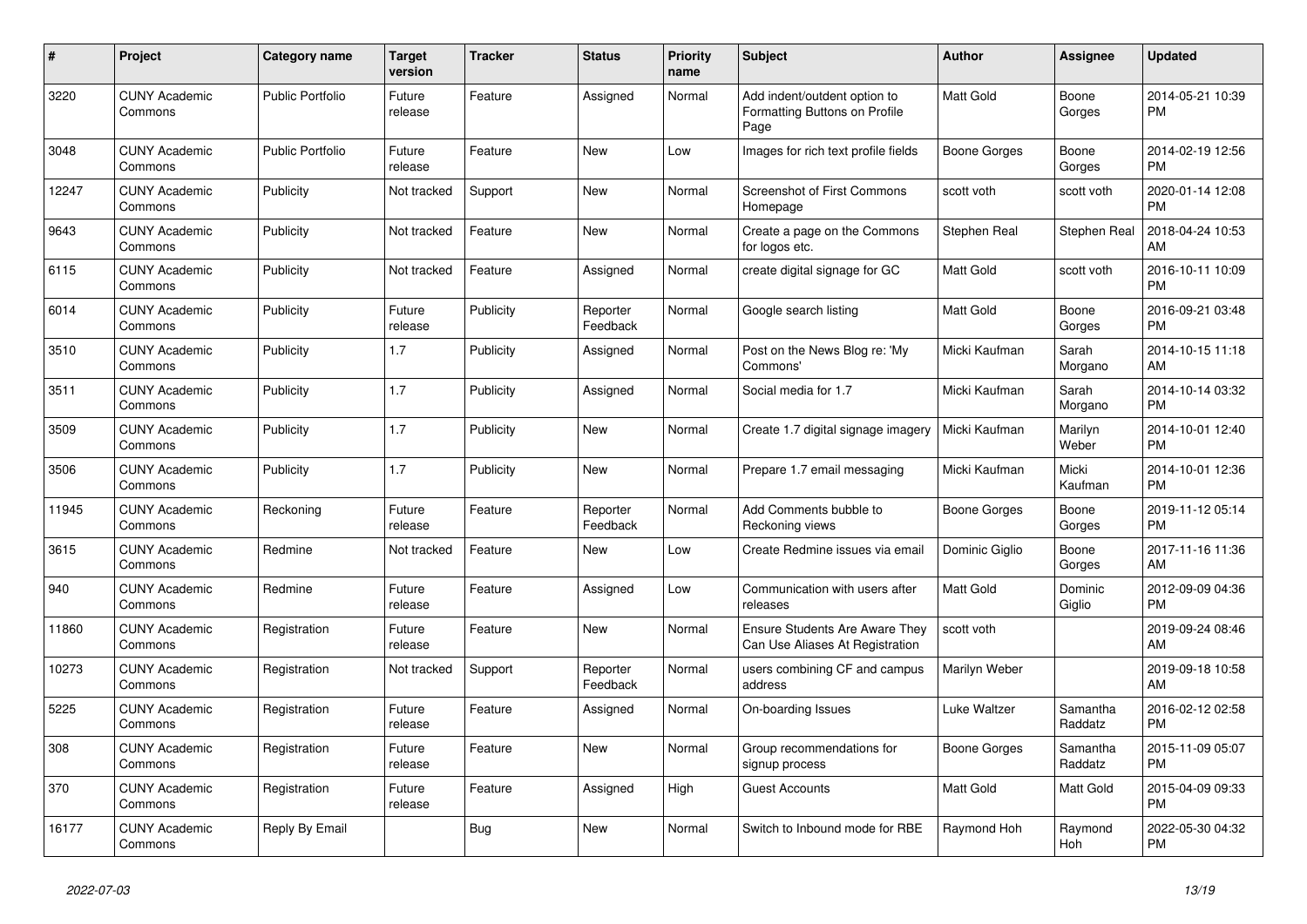| #     | Project                         | Category name            | <b>Target</b><br>version | Tracker    | <b>Status</b>        | <b>Priority</b><br>name | <b>Subject</b>                                                              | <b>Author</b>           | Assignee            | <b>Updated</b>                |
|-------|---------------------------------|--------------------------|--------------------------|------------|----------------------|-------------------------|-----------------------------------------------------------------------------|-------------------------|---------------------|-------------------------------|
| 13430 | <b>CUNY Academic</b><br>Commons | Reply By Email           | Not tracked              | <b>Bug</b> | New                  | Normal                  | Delay in RBE                                                                | Luke Waltzer            | Raymond<br>Hoh      | 2020-10-13 11:16<br>AM        |
| 8991  | <b>CUNY Academic</b><br>Commons | Reply By Email           | Not tracked              | <b>Bug</b> | Hold                 | Normal                  | RBE duplicate email message<br>issue                                        | Matt Gold               | Raymond<br>Hoh      | 2018-02-18 08:53<br><b>PM</b> |
| 8976  | <b>CUNY Academic</b><br>Commons | Reply By Email           | Not tracked              | Feature    | Assigned             | Normal                  | Package RBE new topics posting?                                             | <b>Matt Gold</b>        | Raymond<br>Hoh      | 2017-12-04 02:34<br><b>PM</b> |
| 6671  | <b>CUNY Academic</b><br>Commons | Reply By Email           | Not tracked              | <b>Bug</b> | Assigned             | Normal                  | "Post too often" RBE error<br>message                                       | Matt Gold               | Raymond<br>Hoh      | 2016-11-11 09:55<br>AM        |
| 3369  | <b>CUNY Academic</b><br>Commons | Reply By Email           | Not tracked              | Outreach   | Hold                 | Normal                  | Release reply by email to WP<br>plugin directory                            | Matt Gold               | Raymond<br>Hoh      | 2016-03-01 12:46<br><b>PM</b> |
| 3002  | <b>CUNY Academic</b><br>Commons | Search                   | Future<br>release        | Feature    | Assigned             | Normal                  | Overhaul CAC search by using<br>external search appliance                   | Boone Gorges            | Boone<br>Gorges     | 2020-07-15 03:05<br><b>PM</b> |
| 9729  | <b>CUNY Academic</b><br>Commons | <b>SEO</b>               | Not tracked              | Support    | New                  | Normal                  | 503 Errors showing on<br>newlaborforum.cuny.edu                             | Diane Krauthamer        | Raymond<br>Hoh      | 2018-05-22 04:48<br><b>PM</b> |
| 3662  | <b>CUNY Academic</b><br>Commons | <b>SEO</b>               | Future<br>release        | Feature    | Assigned             | Normal                  | Duplicate Content/SEO/Google<br>issues                                      | <b>Matt Gold</b>        | Raymond<br>Hoh      | 2015-04-13 04:37<br><b>PM</b> |
| 13048 | <b>CUNY Academic</b><br>Commons | Shortcodes and<br>embeds | Future<br>release        | Feature    | <b>New</b>           | Normal                  | Jupyter Notebooks support                                                   | Boone Gorges            |                     | 2020-07-14 11:46<br>AM        |
| 13331 | <b>CUNY Academic</b><br>Commons | Site cloning             | Future<br>release        | <b>Bug</b> | <b>New</b>           | Normal                  | Combine Site Template and Clone<br>operations                               | Boone Gorges            | Jeremy Felt         | 2021-11-19 12:39<br><b>PM</b> |
| 13975 | <b>CUNY Academic</b><br>Commons | Social Paper             | Not tracked              | Support    | Reporter<br>Feedback | Normal                  | can't approve comments on Social<br>Paper paper                             | Marilyn Weber           |                     | 2021-02-12 09:33<br>AM        |
| 5050  | <b>CUNY Academic</b><br>Commons | Social Paper             | Future<br>release        | Feature    | <b>New</b>           | Low                     | Making comments visible in SP<br>editing mode (SP suggestion #1)            | Marilyn Weber           | Samantha<br>Raddatz | 2019-09-17 11:10<br><b>PM</b> |
| 7981  | <b>CUNY Academic</b><br>Commons | Social Paper             | Future<br>release        | Bug        | <b>New</b>           | Normal                  | Social Paper comments should<br>not go to spam                              | Luke Waltzer            | Boone<br>Gorges     | 2018-04-16 03:52<br><b>PM</b> |
| 7663  | <b>CUNY Academic</b><br>Commons | Social Paper             | Future<br>release        | Bug        | <b>New</b>           | Normal                  | Social Paper notifications not<br>formatted correctly on secondary<br>sites | Boone Gorges            | Boone<br>Gorges     | 2018-04-16 03:52<br><b>PM</b> |
| 8898  | <b>CUNY Academic</b><br>Commons | Social Paper             | Not tracked              | Feature    | Assigned             | Normal                  | Usage data on docs and social<br>paper                                      | <b>Matt Gold</b>        | Matt Gold           | 2017-11-16 11:32<br>AM        |
| 5199  | <b>CUNY Academic</b><br>Commons | <b>Social Paper</b>      | Future<br>release        | Feature    | New                  | Normal                  | add tables to the SP editor                                                 | Marilyn Weber           |                     | 2016-10-24 11:27<br>AM        |
| 5182  | <b>CUNY Academic</b><br>Commons | Social Paper             | Future<br>release        | Design/UX  | New                  | Normal                  | "Publishing" a private paper on<br>social paper?                            | Raffi<br>Khatchadourian | Boone<br>Gorges     | 2016-10-13 04:12<br><b>PM</b> |
| 5489  | <b>CUNY Academic</b><br>Commons | Social Paper             | Future<br>release        | Feature    | <b>New</b>           | Normal                  | Asc/desc sorting for Social Paper<br>directories                            | Boone Gorges            |                     | 2016-04-21 10:06<br><b>PM</b> |
| 5488  | <b>CUNY Academic</b><br>Commons | Social Paper             | Future<br>release        | <b>Bug</b> | <b>New</b>           | Normal                  | Add a "last edited by" field to<br>Social Paper group directories           | Boone Gorges            |                     | 2016-04-21 10:05<br><b>PM</b> |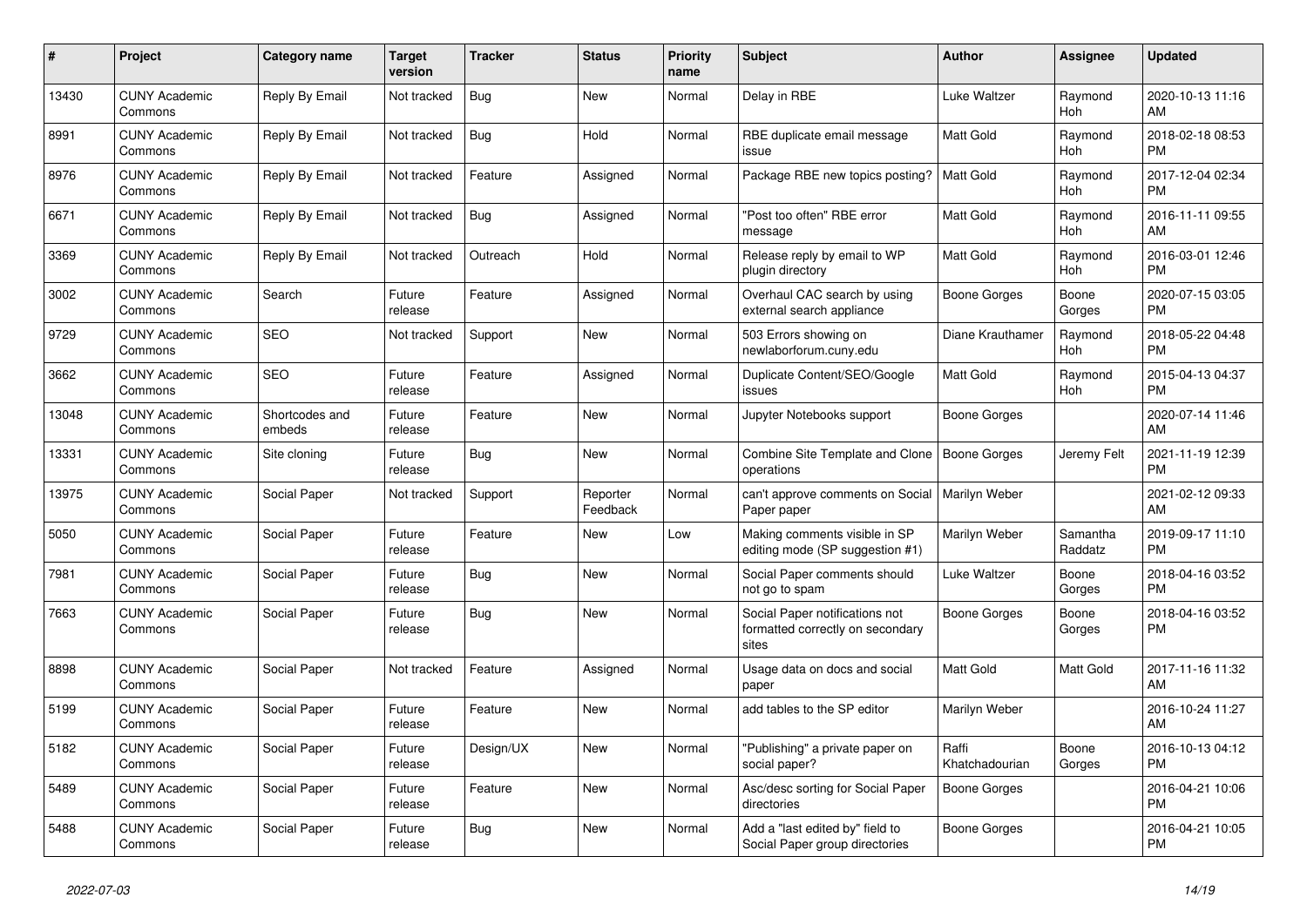| #     | Project                         | <b>Category name</b>    | <b>Target</b><br>version | <b>Tracker</b> | <b>Status</b>        | <b>Priority</b><br>name | <b>Subject</b>                                                                                                                                        | <b>Author</b>           | <b>Assignee</b>     | <b>Updated</b>                |
|-------|---------------------------------|-------------------------|--------------------------|----------------|----------------------|-------------------------|-------------------------------------------------------------------------------------------------------------------------------------------------------|-------------------------|---------------------|-------------------------------|
| 5053  | <b>CUNY Academic</b><br>Commons | Social Paper            | Future<br>release        | Feature        | New                  | Low                     | Scrollable menu to add readers<br>(SP suggestion #4)                                                                                                  | Marilyn Weber           | Samantha<br>Raddatz | 2016-04-21 05:21<br><b>PM</b> |
| 5397  | <b>CUNY Academic</b><br>Commons | Social Paper            | Future<br>release        | Feature        | New                  | Normal                  | frustrating to have to<br>enable/disable in SP                                                                                                        | Marilyn Weber           | Samantha<br>Raddatz | 2016-04-20 03:39<br><b>PM</b> |
| 5282  | <b>CUNY Academic</b><br>Commons | Social Paper            | Future<br>release        | Bug            | New                  | Normal                  | Replying via email directs to paper<br>but not individual comment.                                                                                    | Marilyn Weber           | Raymond<br>Hoh      | 2016-03-02 01:48<br><b>PM</b> |
| 5205  | <b>CUNY Academic</b><br>Commons | Social Paper            | Future<br>release        | Feature        | New                  | Normal                  | Social Paper folders                                                                                                                                  | Marilyn Weber           |                     | 2016-02-11 10:24<br><b>PM</b> |
| 5058  | <b>CUNY Academic</b><br>Commons | Social Paper            | Future<br>release        | Feature        | <b>New</b>           | Low                     | Can there be a clearer signal that<br>even when comments have<br>already been made you add<br>comments by clicking on the side?<br>(SP suggestion #5) | Marilyn Weber           | Samantha<br>Raddatz | 2016-02-11 10:24<br><b>PM</b> |
| 5052  | <b>CUNY Academic</b><br>Commons | Social Paper            | Future<br>release        | Feature        | New                  | Low                     | Sentence by sentence or line by<br>line comments (SP suggestion #3)                                                                                   | Marilyn Weber           | Boone<br>Gorges     | 2016-02-11 10:24<br><b>PM</b> |
| 5183  | <b>CUNY Academic</b><br>Commons | Social Paper            | Future<br>release        | Design/UX      | <b>New</b>           | Normal                  | Creating a new paper when<br>viewing an existing paper                                                                                                | Raffi<br>Khatchadourian | Samantha<br>Raddatz | 2016-02-02 12:09<br><b>PM</b> |
| 6426  | <b>CUNY Academic</b><br>Commons | Spam/Spam<br>Prevention | Future<br>release        | Feature        | Assigned             | Normal                  | Force captcha on all comments?                                                                                                                        | Matt Gold               | <b>Tahir Butt</b>   | 2016-10-24 02:06<br><b>PM</b> |
| 8666  | <b>CUNY Academic</b><br>Commons | Teaching                | Not tracked              | Documentation  | Assigned             | Normal                  | Create Teaching on the Commons<br>Resource Page                                                                                                       | <b>Matt Gold</b>        | Laurie Hurson       | 2019-09-23 03:16<br><b>PM</b> |
| 3090  | <b>CUNY Academic</b><br>Commons | Twitter page            | Future<br>release        | Feature        | Assigned             | Normal                  | Prevent Retweets from showing<br>up on Commons twitter page                                                                                           | Matt Gold               | <b>Tahir Butt</b>   | 2016-10-24 11:31<br>AM        |
| 5316  | <b>CUNY Academic</b><br>Commons | <b>User Experience</b>  | Future<br>release        | Feature        | Assigned             | Normal                  | Prompt user email address<br>updates                                                                                                                  | Matt Gold               | Stephen Real        | 2016-12-21 03:30<br><b>PM</b> |
| 6298  | <b>CUNY Academic</b><br>Commons | User Experience         | Not tracked              | Design/UX      | Assigned             | Normal                  | Examine data from survey                                                                                                                              | Matt Gold               | Margaret<br>Galvan  | 2016-10-14 12:16<br><b>PM</b> |
| 3473  | <b>CUNY Academic</b><br>Commons | <b>User Experience</b>  | Future<br>release        | Feature        | Assigned             | Normal                  | Commons profile: Add help info<br>about "Positions" replacing "title"                                                                                 | Keith Miyake            | Samantha<br>Raddatz | 2015-11-09 02:28<br><b>PM</b> |
| 4661  | <b>CUNY Academic</b><br>Commons | User Experience         | Future<br>release        | Bug            | Assigned             | Normal                  | Simplify Events text                                                                                                                                  | Matt Gold               | Samantha<br>Raddatz | 2015-10-02 09:06<br><b>PM</b> |
| 4222  | <b>CUNY Academic</b><br>Commons | <b>User Experience</b>  | Future<br>release        | Design/UX      | New                  | Normal                  | Add information to 'Delete<br>Account' page                                                                                                           | Samantha Raddatz        | scott voth          | 2015-06-26 11:35<br>AM        |
| 8675  | <b>CUNY Academic</b><br>Commons | User Onboarding         | Future<br>release        | <b>Bug</b>     | Reporter<br>Feedback | Low                     | Add new User search screen calls   Paul Hebert<br>for the input of email address but<br>doesn't work with one                                         |                         | Boone<br>Gorges     | 2017-10-11 11:17<br>AM        |
| 9941  | <b>CUNY Academic</b><br>Commons | Wiki                    | Not tracked              | Support        | Assigned             | Normal                  | Wiki functionality                                                                                                                                    | Matt Gold               | Boone<br>Gorges     | 2018-06-26 10:57<br>AM        |
| 14483 | <b>CUNY Academic</b><br>Commons | WordPress - Media       | Not tracked              | Bug            | Reporter<br>Feedback | Normal                  | Wordpress PDF Embed Stopped<br>Working after JITP Media Clone                                                                                         | Patrick DeDauw          | Boone<br>Gorges     | 2021-05-20 01:51<br><b>PM</b> |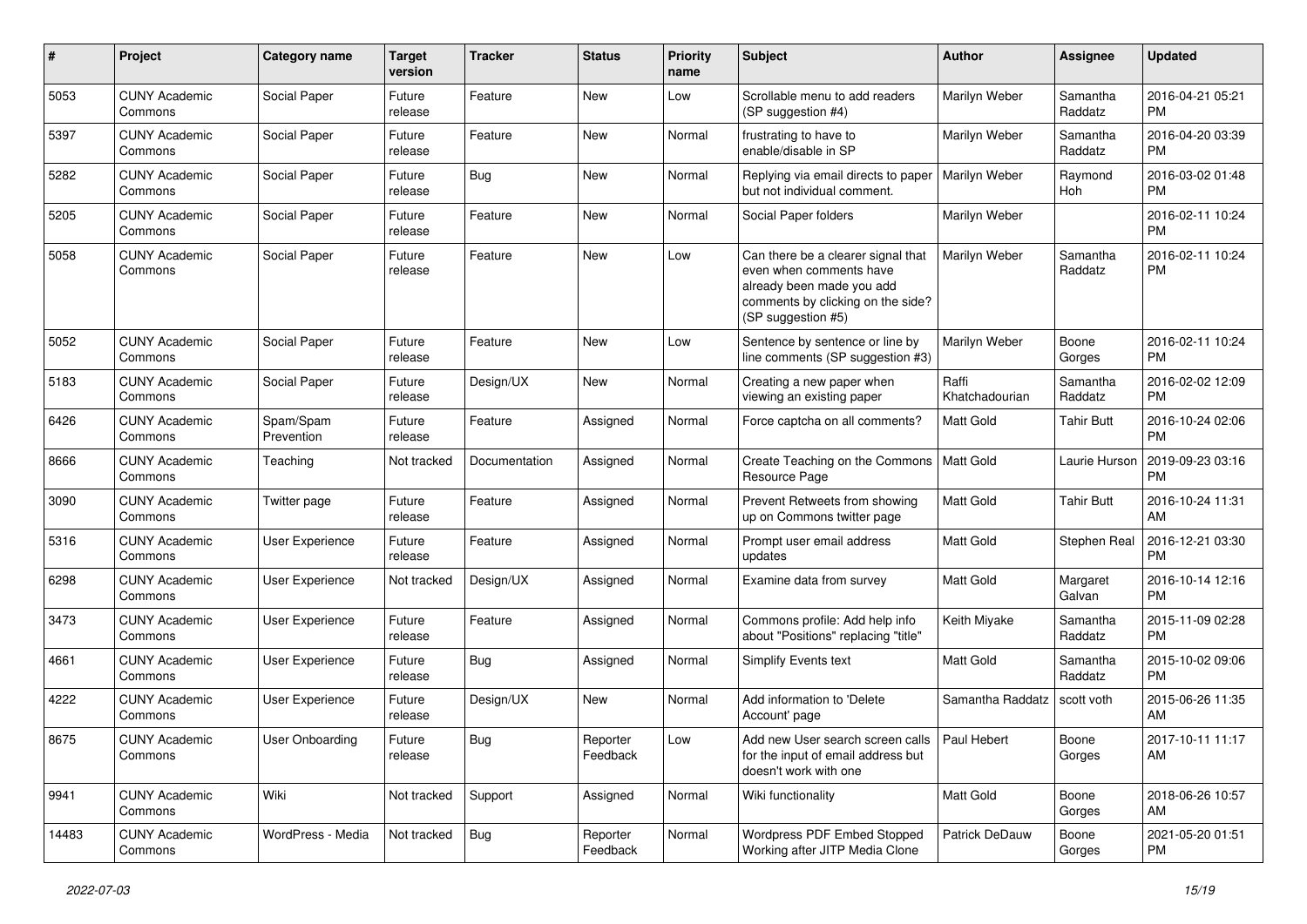| #     | Project                         | <b>Category name</b> | <b>Target</b><br>version | <b>Tracker</b> | <b>Status</b>        | Priority<br>name | <b>Subject</b>                                                                                               | <b>Author</b>       | <b>Assignee</b> | <b>Updated</b>                |
|-------|---------------------------------|----------------------|--------------------------|----------------|----------------------|------------------|--------------------------------------------------------------------------------------------------------------|---------------------|-----------------|-------------------------------|
| 11386 | <b>CUNY Academic</b><br>Commons | WordPress - Media    | Not tracked              | Support        | Reporter<br>Feedback | Normal           | disappearing images                                                                                          | scott voth          | Boone<br>Gorges | 2019-05-14 10:32<br>AM        |
| 11449 | <b>CUNY Academic</b><br>Commons | WordPress - Media    | Not tracked              | Support        | Reporter<br>Feedback | Normal           | Cloning Media Library for JITP<br>from Staging to Production Site                                            | Patrick DeDauw      | Boone<br>Gorges | 2019-05-13 12:00<br>PM        |
| 16255 | <b>CUNY Academic</b><br>Commons | WordPress (misc)     |                          | Bug            | New                  | Normal           | Need to define 'MULTISITE'<br>constant in wp-config.php                                                      | Raymond Hoh         |                 | 2022-06-19 09:31<br>AM        |
| 16245 | <b>CUNY Academic</b><br>Commons | WordPress (misc)     |                          | <b>Bug</b>     | Reporter<br>Feedback | Normal           | Save Button missing on<br><b>WordPress Profile page</b>                                                      | scott voth          | Raymond<br>Hoh  | 2022-06-16 03:09<br><b>PM</b> |
| 10380 | <b>CUNY Academic</b><br>Commons | WordPress (misc)     | Future<br>release        | Feature        | In Progress          | Normal           | Remove blacklisted plugins                                                                                   | Boone Gorges        |                 | 2022-04-26 12:00<br><b>PM</b> |
| 11843 | <b>CUNY Academic</b><br>Commons | WordPress (misc)     | Future<br>release        | Design/UX      | <b>New</b>           | Normal           | Tweaking the Gutenberg Editor<br>Interface                                                                   | Laurie Hurson       |                 | 2022-04-26 12:00<br><b>PM</b> |
| 15767 | <b>CUNY Academic</b><br>Commons | WordPress (misc)     |                          | Support        | <b>New</b>           | Normal           | Site loading slowly                                                                                          | scott voth          | Boone<br>Gorges | 2022-04-04 08:56<br><b>PM</b> |
| 14983 | <b>CUNY Academic</b><br>Commons | WordPress (misc)     | Not tracked              | Support        | Reporter<br>Feedback | Normal           | "Read More" tag not working                                                                                  | Rebecca Krisel      | Raymond<br>Hoh  | 2021-11-23 01:17<br><b>PM</b> |
| 13835 | <b>CUNY Academic</b><br>Commons | WordPress (misc)     | Future<br>release        | Feature        | <b>New</b>           | Normal           | Allow OneSearch widget to have<br>'CUNY' as campus                                                           | Boone Gorges        | Boone<br>Gorges | 2021-11-19 12:39<br><b>PM</b> |
| 14113 | <b>CUNY Academic</b><br>Commons | WordPress (misc)     | Future<br>release        | Bug            | Hold                 | Normal           | Block Editor Not Working on this<br>page - Json error                                                        | scott voth          | Boone<br>Gorges | 2021-03-05 11:01<br>AM        |
| 14074 | <b>CUNY Academic</b><br>Commons | WordPress (misc)     | Not tracked              | Support        | Reporter<br>Feedback | Normal           | page password protection problem                                                                             | Marilyn Weber       |                 | 2021-03-02 11:03<br>AM        |
| 11624 | <b>CUNY Academic</b><br>Commons | WordPress (misc)     | Not tracked              | Support        | New                  | Normal           | Change pages into posts or swap<br>database for a Commons site?                                              | Stephen Klein       | Raymond<br>Hoh  | 2019-07-09 11:04<br>AM        |
| 11024 | <b>CUNY Academic</b><br>Commons | WordPress (misc)     | Future<br>release        | Bug            | New                  | Normal           | Subsites should not show "you<br>should update your .htaccess<br>now" notice after permalink setting<br>save | Boone Gorges        |                 | 2019-01-28 01:35<br><b>PM</b> |
| 10040 | <b>CUNY Academic</b><br>Commons | WordPress (misc)     | Not tracked              | Bug            | Reporter<br>Feedback | Normal           | User doesn't see full list of themes                                                                         | <b>Matt Gold</b>    | Boone<br>Gorges | 2018-07-25 10:12<br>AM        |
| 9346  | <b>CUNY Academic</b><br>Commons | WordPress (misc)     | Not tracked              | Bug            | New                  | Normal           | Clone cetls.bmcc.cuny.edu for<br>development                                                                 | Owen Roberts        | Raymond<br>Hoh  | 2018-03-06 05:35<br><b>PM</b> |
| 6755  | <b>CUNY Academic</b><br>Commons | WordPress (misc)     | Future<br>release        | Bug            | New                  | Normal           | Cannot Deactivate Plugin                                                                                     | Laura Kane          |                 | 2016-11-16 01:12<br><b>PM</b> |
| 6332  | <b>CUNY Academic</b><br>Commons | WordPress (misc)     | Future<br>release        | Feature        | <b>New</b>           | Normal           | Allow uploaded files to be marked<br>as private in an ad hoc way                                             | <b>Boone Gorges</b> |                 | 2016-10-17 11:41<br><b>PM</b> |
| 3657  | <b>CUNY Academic</b><br>Commons | WordPress (misc)     | Not tracked              | Feature        | <b>New</b>           | Normal           | Create alert for GC email<br>addresses                                                                       | <b>Matt Gold</b>    | Matt Gold       | 2016-04-14 11:29<br>PM        |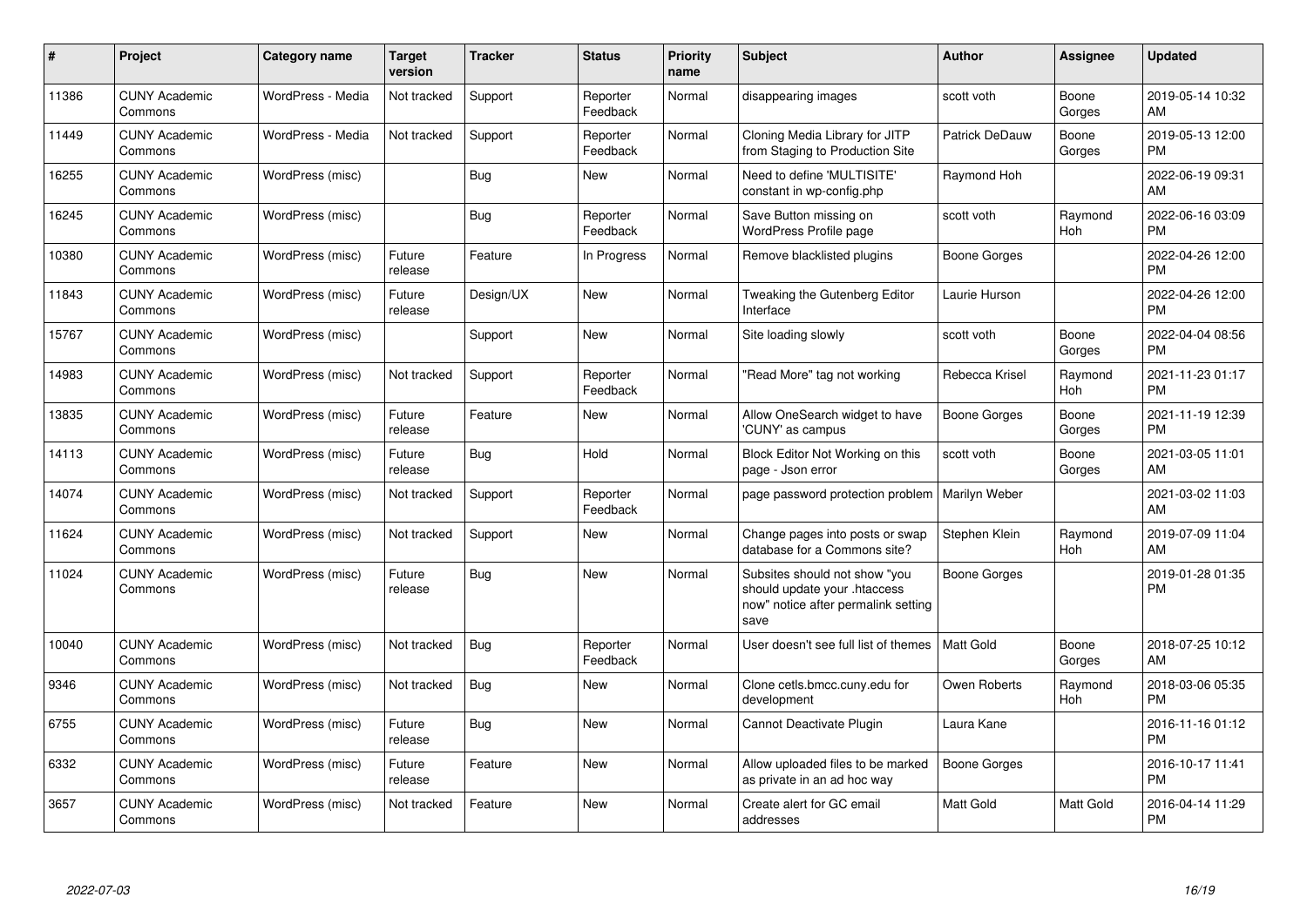| #     | Project                         | <b>Category name</b>     | <b>Target</b><br>version | <b>Tracker</b> | <b>Status</b>        | <b>Priority</b><br>name | <b>Subject</b>                                                                            | <b>Author</b>           | <b>Assignee</b>     | <b>Updated</b>                |
|-------|---------------------------------|--------------------------|--------------------------|----------------|----------------------|-------------------------|-------------------------------------------------------------------------------------------|-------------------------|---------------------|-------------------------------|
| 636   | <b>CUNY Academic</b><br>Commons | WordPress (misc)         | Not tracked              | Support        | Assigned             | Normal                  | Create Lynda.com-like Table of<br><b>Contents for Prospective Tutorial</b><br>Screencasts | <b>Matt Gold</b>        | scott voth          | 2016-02-23 03:12<br><b>PM</b> |
| 2175  | <b>CUNY Academic</b><br>Commons | WordPress (misc)         | Not tracked              | Support        | Assigned             | Normal                  | Subscibe 2 vs. Jetpack<br>subscription options                                            | local admin             | Matt Gold           | 2016-01-26 04:58<br><b>PM</b> |
| 1105  | <b>CUNY Academic</b><br>Commons | WordPress (misc)         | Future<br>release        | Feature        | Assigned             | Normal                  | Rephrase Blog Privacy Options                                                             | <b>Matt Gold</b>        | Samantha<br>Raddatz | 2015-11-09 06:19<br><b>PM</b> |
| 365   | <b>CUNY Academic</b><br>Commons | WordPress (misc)         | Future<br>release        | Feature        | Assigned             | Normal                  | <b>Create Mouseover Tooltips</b><br>throughout Site                                       | <b>Matt Gold</b>        | <b>Chris Stein</b>  | 2015-11-09 06:18<br><b>PM</b> |
| 287   | <b>CUNY Academic</b><br>Commons | WordPress (misc)         | Future<br>release        | Feature        | Assigned             | Normal                  | Create troubleshooting tool for<br>account sign-up                                        | <b>Matt Gold</b>        | Boone<br>Gorges     | 2015-11-09 06:17<br><b>PM</b> |
| 4388  | <b>CUNY Academic</b><br>Commons | WordPress (misc)         | Future<br>release        | <b>Bug</b>     | Assigned             | Normal                  | Repeated request for<br>authentication.                                                   | Alice.Lynn<br>McMichael | Raymond<br>Hoh      | 2015-08-11 07:35<br><b>PM</b> |
| 3759  | <b>CUNY Academic</b><br>Commons | WordPress (misc)         | Future<br>release        | Feature        | Assigned             | Normal                  | Review Interface for Adding Users<br>to Blogs                                             | <b>Matt Gold</b>        | Boone<br>Gorges     | 2015-03-24 05:52<br><b>PM</b> |
| 2167  | <b>CUNY Academic</b><br>Commons | WordPress (misc)         | Future<br>release        | Bug            | Assigned             | Normal                  | CAC-Livestream Plugin Issues                                                              | Michael Smith           | Dominic<br>Giglio   | 2015-01-02 03:06<br><b>PM</b> |
| 1508  | <b>CUNY Academic</b><br>Commons | WordPress (misc)         | Future<br>release        | Feature        | Assigned             | Normal                  | Share login cookies across<br>mapped domains                                              | Boone Gorges            | Boone<br>Gorges     | 2012-07-02 12:12<br><b>PM</b> |
| 16319 | <b>CUNY Academic</b><br>Commons | <b>WordPress Plugins</b> | 2.0.3                    | <b>Bug</b>     | New                  | Normal                  | Request for Events Calendar Pro<br>5.14.2 update                                          | Raymond Hoh             | Raymond<br>Hoh      | 2022-07-01 04:16<br><b>PM</b> |
| 16314 | <b>CUNY Academic</b><br>Commons | <b>WordPress Plugins</b> |                          | Feature        | New                  | Normal                  | Install Multicollab plug-in?                                                              | Raffi<br>Khatchadourian |                     | 2022-06-29 03:44<br><b>PM</b> |
| 11649 | <b>CUNY Academic</b><br>Commons | <b>WordPress Plugins</b> | 2.0.3                    | Bug            | In Progress          | Normal                  | CC license displayed on every<br>page                                                     | Gina Cherry             | Raymond<br>Hoh      | 2022-06-29 11:32<br>AM        |
| 12121 | <b>CUNY Academic</b><br>Commons | <b>WordPress Plugins</b> | 2.0.3                    | Feature        | Reporter<br>Feedback | Normal                  | Embedding H5P Iframes on<br><b>Commons Site</b>                                           | Laurie Hurson           | Boone<br>Gorges     | 2022-06-29 11:32<br>AM        |
| 13946 | <b>CUNY Academic</b><br>Commons | <b>WordPress Plugins</b> | 2.1.0                    | Support        | Assigned             | Normal                  | <b>Custom Embed handler For</b><br>OneDrive files                                         | scott voth              | Raymond<br>Hoh      | 2022-05-26 10:46<br>AM        |
| 15516 | <b>CUNY Academic</b><br>Commons | <b>WordPress Plugins</b> |                          | <b>Bug</b>     | Reporter<br>Feedback | Normal                  | Can't publish or save draft of post<br>on wordpress.com                                   | Raffi<br>Khatchadourian | Raymond<br>Hoh      | 2022-03-02 05:52<br><b>PM</b> |
| 14987 | <b>CUNY Academic</b><br>Commons | <b>WordPress Plugins</b> | Future<br>release        | <b>Bug</b>     | <b>New</b>           | Normal                  | Elementor update causes<br>database freeze-up                                             | Boone Gorges            | Boone<br>Gorges     | 2021-11-29 12:02<br><b>PM</b> |
| 12741 | <b>CUNY Academic</b><br>Commons | <b>WordPress Plugins</b> | Not tracked              | Support        | Reporter<br>Feedback | Normal                  | Tableau Public Viz Block                                                                  | Marilyn Weber           | Raymond<br>Hoh      | 2020-05-12 11:00<br>AM        |
| 12573 | <b>CUNY Academic</b><br>Commons | <b>WordPress Plugins</b> | Future<br>release        | Bug            | New                  | Normal                  | <b>CommentPress Core Issues</b>                                                           | scott voth              |                     | 2020-03-24 04:32<br><b>PM</b> |
| 11788 | <b>CUNY Academic</b><br>Commons | <b>WordPress Plugins</b> | Future<br>release        | Support        | Reporter<br>Feedback | Normal                  | Plugin Request - Browse Aloud                                                             | scott voth              |                     | 2019-09-24 08:42<br>AM        |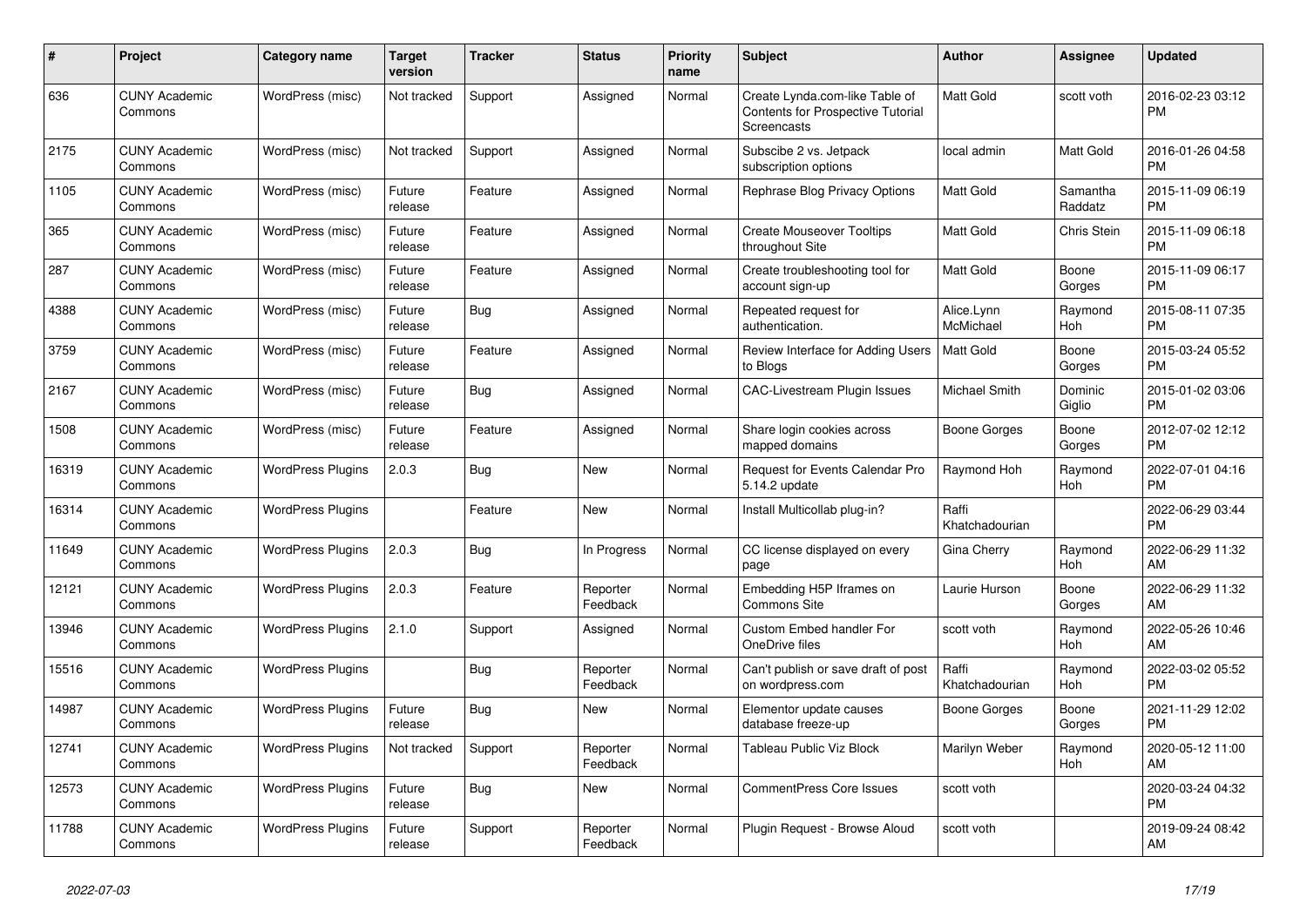| #     | Project                         | <b>Category name</b>     | <b>Target</b><br>version | <b>Tracker</b> | <b>Status</b>        | <b>Priority</b><br>name | <b>Subject</b>                                                | <b>Author</b>           | Assignee          | <b>Updated</b>                |
|-------|---------------------------------|--------------------------|--------------------------|----------------|----------------------|-------------------------|---------------------------------------------------------------|-------------------------|-------------------|-------------------------------|
| 11545 | <b>CUNY Academic</b><br>Commons | <b>WordPress Plugins</b> | Not tracked              | Support        | <b>New</b>           | Normal                  | <b>Twitter searches in WordPress</b>                          | Gina Cherry             | Matt Gold         | 2019-09-23 01:03<br><b>PM</b> |
| 11415 | <b>CUNY Academic</b><br>Commons | <b>WordPress Plugins</b> | Not tracked              | Bug            | Reporter<br>Feedback | Normal                  | <b>Blog Subscriptions in Jetpack</b>                          | Laurie Hurson           |                   | 2019-05-14 10:34<br>AM        |
| 11120 | <b>CUNY Academic</b><br>Commons | <b>WordPress Plugins</b> | Not tracked              | <b>Bug</b>     | Reporter<br>Feedback | Normal                  | <b>Events Manager Events Not</b><br>Showing Up                | Mark Webb               |                   | 2019-02-27 04:10<br><b>PM</b> |
| 9926  | <b>CUNY Academic</b><br>Commons | <b>WordPress Plugins</b> | Future<br>release        | Bug            | New                  | Normal                  | twitter-mentions-as-comments<br>cron jobs can run long        | Boone Gorges            | Boone<br>Gorges   | 2018-10-24 12:34<br><b>PM</b> |
| 9289  | <b>CUNY Academic</b><br>Commons | <b>WordPress Plugins</b> | Future<br>release        | <b>Bug</b>     | Reporter<br>Feedback | Normal                  | Email Users Plugin                                            | Laurie Hurson           | Boone<br>Gorges   | 2018-10-24 12:34<br><b>PM</b> |
| 9947  | <b>CUNY Academic</b><br>Commons | <b>WordPress Plugins</b> | Future<br>release        | Feature        | Reporter<br>Feedback | Normal                  | Install H5P quiz plugin                                       | <b>Matt Gold</b>        | Boone<br>Gorges   | 2018-09-11 11:01<br>AM        |
| 9515  | <b>CUNY Academic</b><br>Commons | <b>WordPress Plugins</b> | Not tracked              | <b>Bug</b>     | Reporter<br>Feedback | Normal                  | Text to Speech plugin - "More<br>Slowly" checkbox not working | scott voth              | Boone<br>Gorges   | 2018-06-13 02:26<br><b>PM</b> |
| 9211  | <b>CUNY Academic</b><br>Commons | <b>WordPress Plugins</b> | Future<br>release        | Support        | Reporter<br>Feedback | Normal                  | Auto-Role Setting in Forum Plugin<br>Causing Some Confusion   | Luke Waltzer            | Boone<br>Gorges   | 2018-03-13 11:44<br>AM        |
| 8498  | <b>CUNY Academic</b><br>Commons | <b>WordPress Plugins</b> | Future<br>release        | Feature        | New                  | Low                     | Gravity Forms Email Users                                     | Raffi<br>Khatchadourian | Matt Gold         | 2017-10-13 12:58<br><b>PM</b> |
| 8078  | <b>CUNY Academic</b><br>Commons | <b>WordPress Plugins</b> | Future<br>release        | System Upgrade | Assigned             | Normal                  | CommentPress Updates                                          | Margaret Galvan         | Christian<br>Wach | 2017-05-08 03:49<br><b>PM</b> |
| 6356  | <b>CUNY Academic</b><br>Commons | <b>WordPress Plugins</b> | Future<br>release        | <b>Bug</b>     | Reporter<br>Feedback | Low                     | Should Subscribe2 be<br>deprecated?                           | Luke Waltzer            |                   | 2017-03-20 12:20<br><b>PM</b> |
| 5826  | <b>CUNY Academic</b><br>Commons | <b>WordPress Plugins</b> | Future<br>release        | Support        | Reporter<br>Feedback | Normal                  | <b>Remove Subscription Options</b><br>plugin from directory   | Sarah Morgano           | Sarah<br>Morgano  | 2016-10-21 04:14<br><b>PM</b> |
| 497   | <b>CUNY Academic</b><br>Commons | <b>WordPress Plugins</b> | Future<br>release        | Feature        | Assigned             | Normal                  | Drag and Drop Ordering on<br>Gallery Post Plugin              | <b>Matt Gold</b>        | Ron Rennick       | 2015-11-09 06:18<br><b>PM</b> |
| 3939  | <b>CUNY Academic</b><br>Commons | <b>WordPress Plugins</b> | Future<br>release        | Bug            | Hold                 | Normal                  | Activity stream support for<br>Co-Authors Plus plugin         | Raymond Hoh             | Raymond<br>Hoh    | 2015-11-09 06:13<br><b>PM</b> |
| 364   | <b>CUNY Academic</b><br>Commons | <b>WordPress Plugins</b> | Future<br>release        | Feature        | New                  | Normal                  | <b>Bulletin Board</b>                                         | Matt Gold               |                   | 2015-01-05 08:50<br><b>PM</b> |
| 1562  | <b>CUNY Academic</b><br>Commons | <b>WordPress Plugins</b> | Future<br>release        | Feature        | Assigned             | Low                     | Play with NYT Collaborative<br>Authoring Tool                 | Matt Gold               | Boone<br>Gorges   | 2015-01-05 08:47<br><b>PM</b> |
| 658   | <b>CUNY Academic</b><br>Commons | <b>WordPress Plugins</b> | Future<br>release        | Feature        | Assigned             | Normal                  | Rebulid Sitewide Tag Suggestion                               | <b>Matt Gold</b>        | Boone<br>Gorges   | 2015-01-05 08:47<br><b>PM</b> |
| 3691  | <b>CUNY Academic</b><br>Commons | <b>WordPress Plugins</b> | Future<br>release        | Bug            | New                  | Normal                  | <b>WPMU Domain Mapping</b><br>Debugging on cdev               | Raymond Hoh             | Matt Gold         | 2014-12-12 09:04<br>AM        |
| 2223  | <b>CUNY Academic</b><br>Commons | <b>WordPress Plugins</b> | Future<br>release        | Feature        | Assigned             | Low                     | Add Participad to the CUNY<br>Academic Commons                | Matt Gold               | Boone<br>Gorges   | 2014-09-17 10:03<br>PM        |